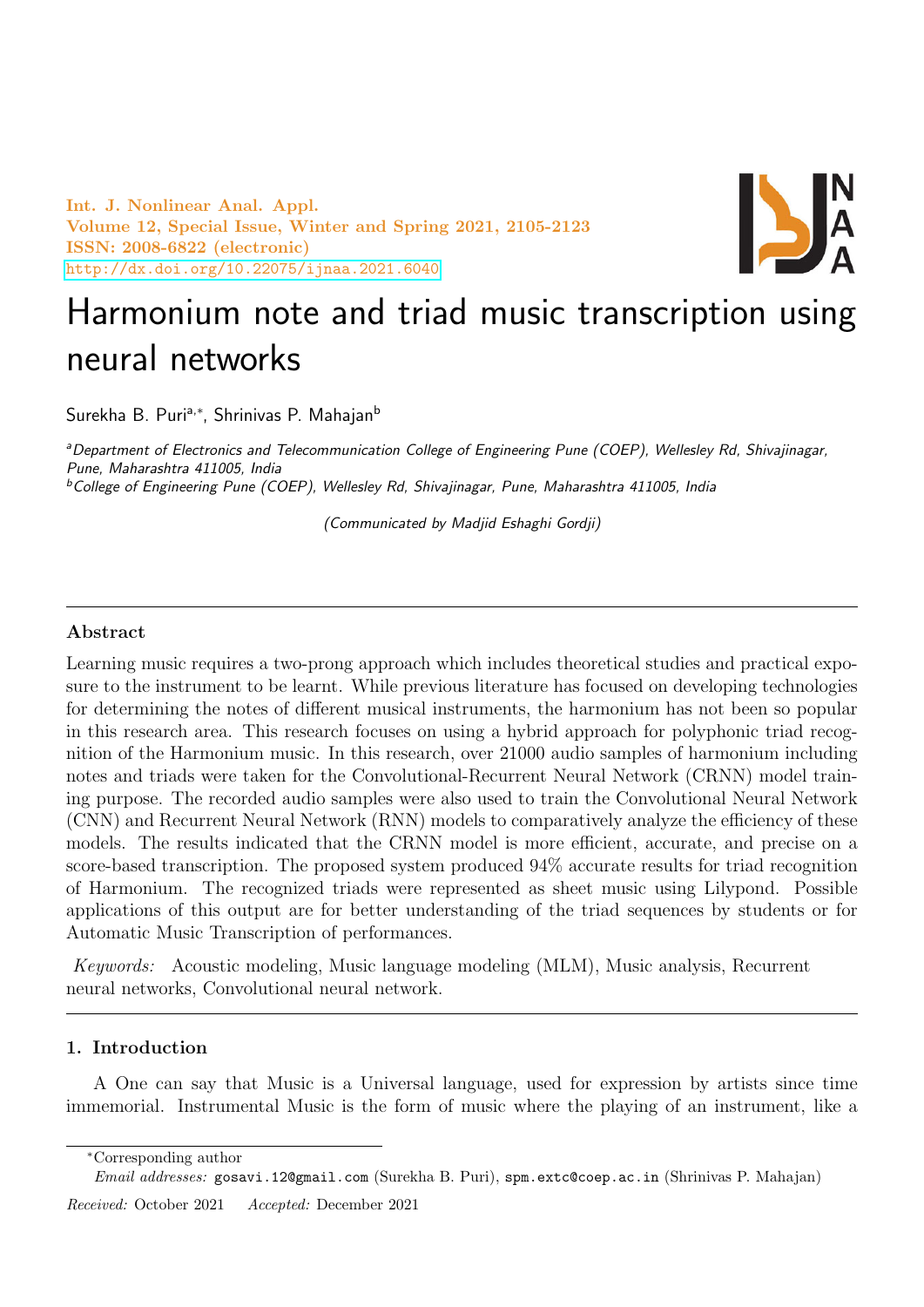Violin, Santoor, Piano or in our case, a Harmonium. Just like in Natural Language, music can be represented by using transcription on a music sheet, or in a digital medium. The transcription format of representing music is necessary due to multiple reasons. The process of automatic music transcription includes two different activities, including the study of a piece of music and the printing of a score obtained because of this analysis. [\[9,](#page-17-0) [18,](#page-17-1) [19,](#page-17-2) [11,](#page-17-3) [10,](#page-17-4) [22,](#page-17-5) [21,](#page-17-6) [20,](#page-17-7) [17,](#page-17-8) [1,](#page-16-0) [4,](#page-17-9) [5,](#page-17-10) [25,](#page-17-11) [26\]](#page-17-12). Polyphonic AMT is the method involved with changing over an acoustic musical signal into some type of musical documentation, for example, harmonium notes, printed music, Musical Instrument Digital Interface (MIDI) record, piano rolls, and so forth [\[26\]](#page-17-12). Every Author has his/her own way of interpreting and implementing and defining AMT. [\[29\]](#page-17-13).The variability of input signal depending on the kind of musical instrument used. AMT systems which have unconstrained polyphony more complicate the modelling problem. Typically, the model objects to learn the properties of timbre of the musical instrument such that it can capture the variability in the input signal [43] and issues associated to large output space. [\[21\]](#page-17-6).

<span id="page-1-0"></span>Automatic music transcription for harmonium is uncharted territory. Unlike western musical instruments, music sheets are not available for the harmonium. Hence it is difficult to determine the notes from audio music signals of the harmonium [\[30\]](#page-17-14).

| <b>Note</b>  | Frequency | <b>Keys</b>    |
|--------------|-----------|----------------|
| $\bigcap$    | 130.81 Hz | 1              |
| C#           | 138.59 Hz | $\overline{2}$ |
| D            | 146.83 Hz | 3              |
| D#           | 155.56 Hz | $\overline{4}$ |
| E            | 164.81 Hz | 5              |
| $\mathbf{F}$ | 174.61 Hz | 6              |
| F#           | 185 Hz    | 7              |
| $\Gamma$     | 196 Hz    | 8              |
| G#           | 207.65 Hz | 9              |
| $\mathsf{A}$ | $220$ Hz  | 10             |
| A#           | 233.08 Hz | 11             |
|              | 246.94 Hz | 12             |

Table 1: The Frequency of notes of octave 1

Since the Indian Classical Harmonium is not a conventional western musical instrument, this research aims to bridge the gap in automatic music transcription of Indian Classical Music (ICM) using the Indian classical harmonium. Indian classical music is instructed primarily through speech by teachers and there are no written musical sheets. Majority of the music transcription mechanisms were deployed for transcription of instruments adopted by western countries like piano/keyboard. There has been negligible research in the harmonium domain and its note or chord transcription. It is also observed that the performance of existing AMT systems in a real-time scenario is very poor [\[21\]](#page-17-6). Harmonium notes of single octave structure with their respective numbers are mentioned in Table [1.](#page-1-0)

There are differences in the inter-tonal gaps as well. In order to understand the functioning of harmonium, its essentials to understand the notes and its corresponding relation with other notes. Basic note representation in music is A,B,C,D,E,F and G and each note has a different frequency which leads to differentiate each note from another note. There is a need for an integrated or hybrid approach which will combine both the models, acoustic as well as Music Language Model (MLM),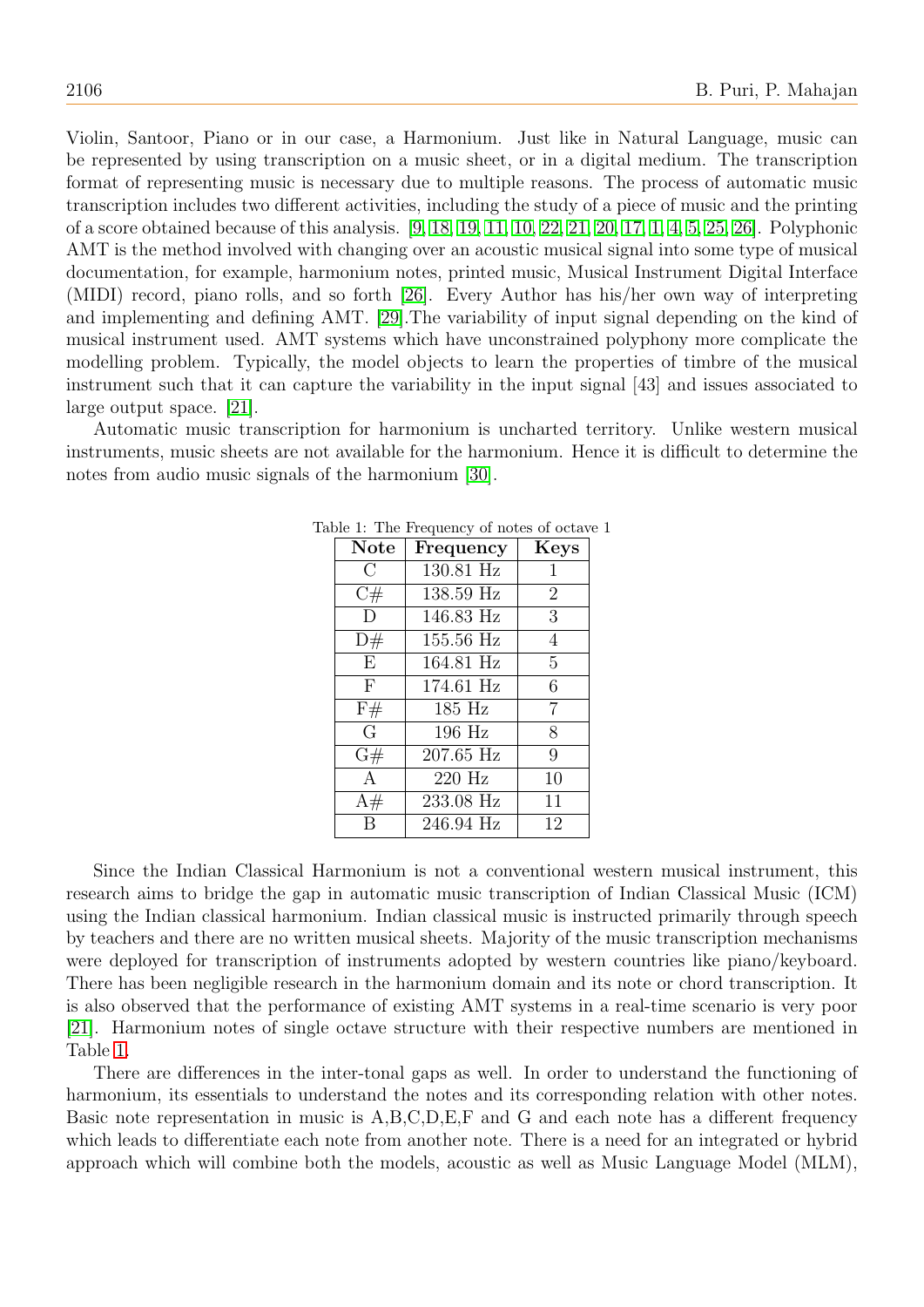which works on polyphonic audio signals [\[3,](#page-16-1) [35,](#page-18-0) [6,](#page-17-15) [14,](#page-17-16) [12,](#page-17-17) [13,](#page-17-18) [15,](#page-17-19) [16,](#page-17-20) [2,](#page-16-2) [24,](#page-17-21) [23,](#page-17-22) [9,](#page-17-0) [18,](#page-17-1) [19,](#page-17-2) [11,](#page-17-3) [10,](#page-17-4) [22,](#page-17-5) [21,](#page-17-6) [20,](#page-17-7) [17,](#page-17-8) [1,](#page-16-0) [4,](#page-17-9) [5,](#page-17-10) [25,](#page-17-11) [26\]](#page-17-12), using advanced neural networks for higher transcription accuracy.

The proposed system makes usage of the Convolutional Recurrent Neural Network (CRNN) approach for determining polyphonic as well as monophonic notes/triads played via harmonium. The proposed system firstly accepts the audio sample for the harmonium from a professional artist and train the model of CRNN for analyzing the triad (a combination of 3 notes played simultaneously) or notes played in the audio sample. The pre-processing of the audio samples is carried out before passing to the training. Pre Processing of the samples first emphasizes on removing the noise if any, secondly on computing the Fast Fourier Transform i.e. FFT [\[9\]](#page-17-0) for fetching the pitch frequency range to determine the octave under which the note/triad is played. After that, the sample is divided into smaller audio chunks based on the number of played notes/triads using decibels as the criteria. Once the chunks are obtained, the CRNN model is trained over the chunks and the trained model is then provided with test inputs to determine the accuracy of the predicted notes/triads. The major challenge to obtain the accurate combination of notes played was resolved by using Chromagram data, which graphically represents the bands of the notes detected in the played chord/triad. [\[17\]](#page-17-8).

Harmonium being the rarest research instrument in MIR, the proposed system required a thorough research right from generating the dataset (harmonium recordings) for training the model, with variation in dataset type such as single note dataset, sequential notes, mixed notes and triads. Dataset generation required professional harmonium players as the training for the neural network model required precise data. Dataset consisted of recording samples of single notes played for 3 seconds, sequential notes audio samples of 12 seconds and mixed notes and triads audio samples of around 15 seconds. The most critical contribution in the proposed system consisted of making the neural network robust enough to identify the difference between the single note and a chord/triad played. Also, the samples recorded for training consisted of combined data, so every recording sample required labelling the audio sample with the corresponding note or triad given input. Secondly, once the dataset generation completed, the dataset cleaning process included silence removal, noise removal for training the neural network model. Music Information retrieval being a very wide area of research, the proposed system significantly contributed in determining single notes, sequential notes and mixed notes and triads i.e. acoustic as well as polyphonic chord recognition individually as well as mixed. The proposed work significantly contributed in using the optimal mechanism to train the model by pipelining the audio to chromagram and chromagram to pitch frequency recognition, which led to achieve highest accuracy with CRNN neural network model. Analysis of CNN, RNN and CRNN provided deeper analysis to choose the best model to deploy for the notes or triads recognition.

## 2. Method

Monophonic music transcription is the topic of attention for a few years. Now, it's the need of the era that polyphonic chord recognition is practically realized. Only speech recognition or only speech analysis does not completely or precisely provide transcription of chords [\[13\]](#page-17-18). Techniques that have been researched earlier include endwise neural network mechanisms for music transcription [\[24\]](#page-17-21). But the simple neural networks lack the desired or the requisite efficiency and take longer to transcript the input audio file. The proposed model is used to identify triads, hence the model is trained using recordings of specific triads. Figure 2 depicts the model for complete structure of acoustic model and music language model (MLM) system flow using neural network. As long as the proposed system is getting data, it will be stored in the buffer. The term "data" in the proposed system refers to different audio samples which are recorded from the harmonium. This means that if the proposed system is receiving a particular frequency audio sample, it would be first stored in a buffer. Then that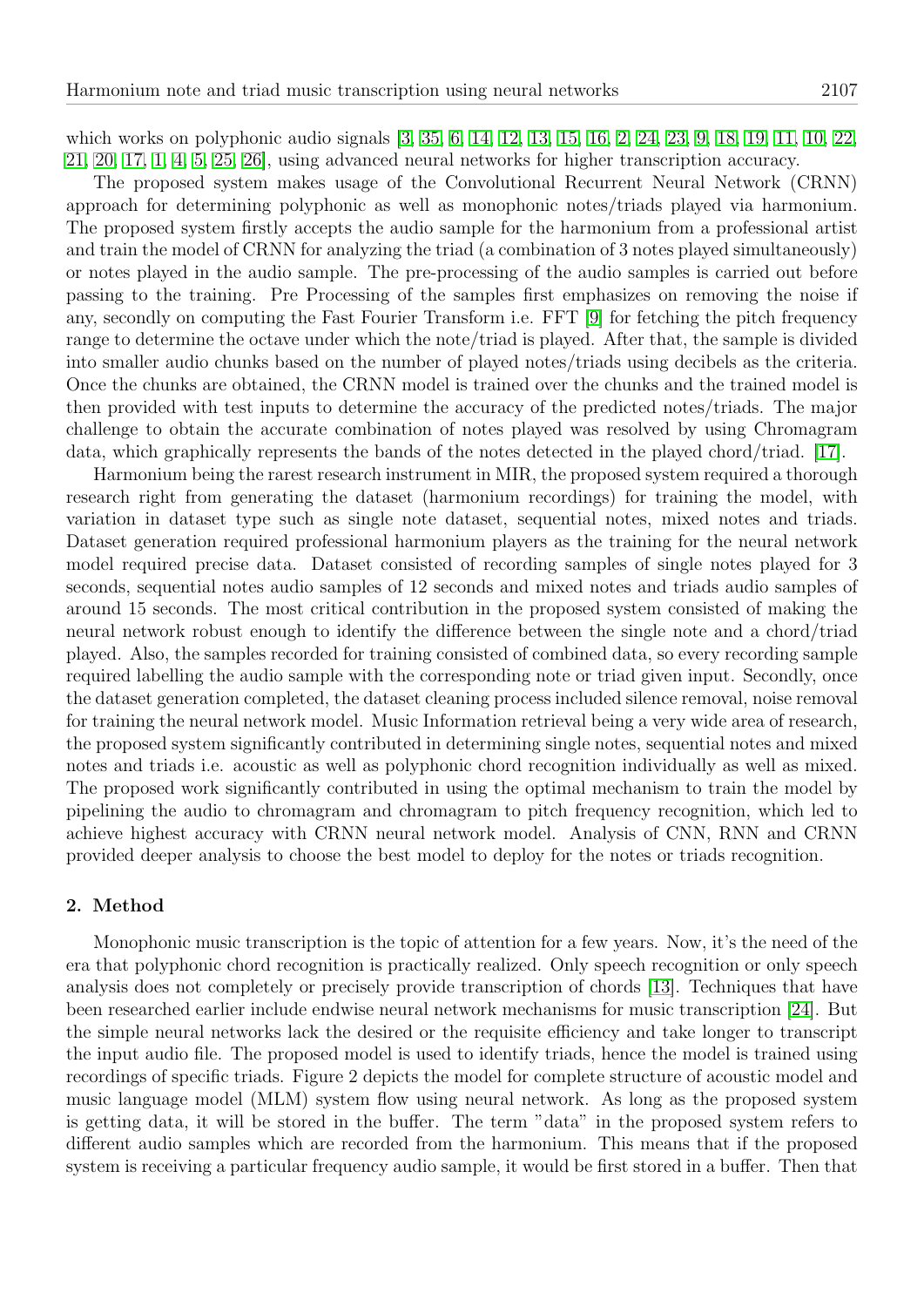

Figure 1: (a) & (b) Proposed complete structure of acoustic and language modeling system flow using Neural Network.

particular buffer window would be given to Fast Fourier Transform (FFT). When a new frequency is to be captured in another buffer window, the previous buffer data would be shifted down and it will then be stored in the buffer.

The proposed system calculates a frequency output for each recognized triad i.e. 130 Hz to 988 Hz. The proposed system chooses the determined frequency output for each window. Based on this output, the proposed system initially determines the octave and then based upon the frequency, it determines the nearest note. Thus it predicts the note along with the octave. The proposed system does this until it gets the detected frequency output for every window in the buffer. After this, the proposed system checks if the number of frames of the buffer is greater than or equal to the FRAMES PER FFT and then accordingly it returns the expected output, i.e., the note or chord along with its frequency in 130 Hz to 988 Hz.

Convolutional Recurrent Neural Network (CRNN) is a deep learning and machine learning technique for machines to comprehend the features of a harmonium chord with foresight and remember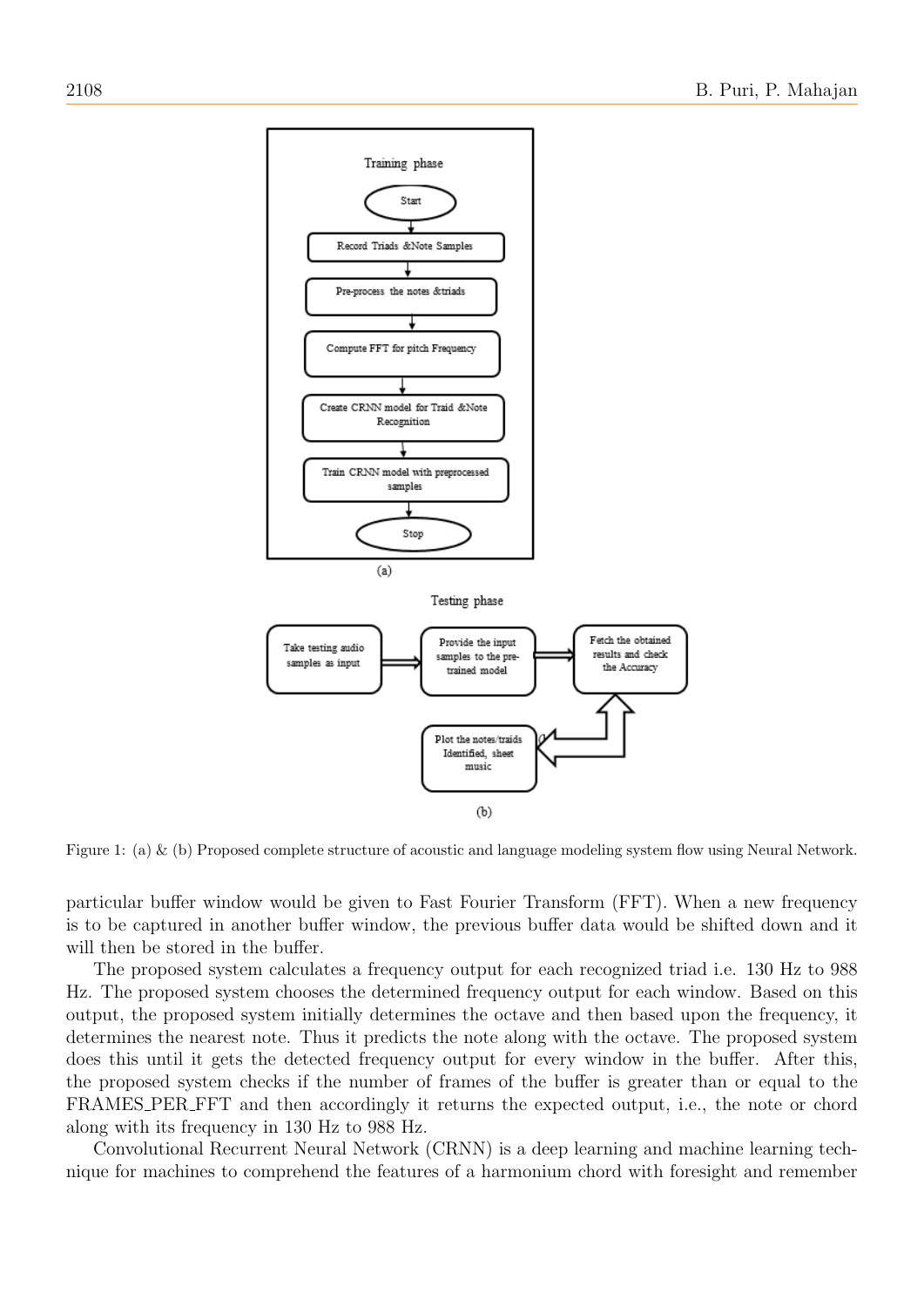the features suggested if the name of the new chord is fed to the classifier [13-20]. The model is trained using recording samples for some specific chords. After some initial testing, it was discovered that using an initial base learning rate of a few samples which worked well in fitting the training data - it provided a stable increment in accuracy and seemed to successfully converge. Once the improvements in the loss stagnated, the process was terminated manually and decremented the learning rate so as to try and increase the optimization of the loss function. Training took approximately an hour for 10 epochs for each model.

The Table II shows some of the combinations that were taken during the collection of the dataset from the harmonium. This table contains the combinations of 3 notes which will together make a triad. There are 12 notes in a single octave. So, by combinations, we get 220 triads in one octave. There are three octaves, so we get a total of 660 triads on the entire harmonium assuming only intern octave triads and not intra octave combinations. All the triads were manually captured from the harmonium. There are fixed frequency ranges for every octave in the harmonium. Table II shows the frequency range out the octave from which the triad or the note is being played. Thus, frequency is very important in any given audio.

| Octaves  | Range (Hz)     |
|----------|----------------|
| Octave 1 | 130 to 247     |
| Octave 2 | $261$ to $494$ |
| Octave 3 | 523to 988      |

Table 2: Frequency range of the octaves

After this, system tried to determine the triads using the audio time series of sample. This was done using machine learning algorithm like Decision Tree Algorithm, Random Forest Algorithm and Support Vector Machine Algorithm to classify the notes or triads. This audio time series was realized using the librosa [\[27\]](#page-17-23) library. Each of the audio file was loaded with a sampling rate of 16000 Hz. This was because by default the recordings were of about 44100 Hz. Down sampling or decimation helps reducing data size, compression, Thus, due to this, audio samples were down-sampled to 16000 Hz for reducing the size of each sample and thereby use more samples for better analysis. This audio time series was further stored in a data frame. Using this we tried to determine the triad that was played but the accuracy of such kind of model was very low (about 20 %) which was not acceptable. Thus, we forfeited this approach as this was not relevant.

As the audio time series was not reliable extracting the audio features using Mel-frequency Cepstral Coefficients (MFCCs) was tried. [\[9\]](#page-17-0) Again, this was further stored in a data frame on which different machine learning algorithms were applied. But even using MFCCs, the accuracy of the model did not improve much, and it increased to about 25 %which was again not desired [? ].

A similar approach was further done for Short Time Fourier Transforms (STFT) and using the Constant-Q transform (CQT). The highest accuracy of the lot was achieved using CQT [\[34\]](#page-18-1) which was about 32 % which was still very less. We tried different machine learning classifiers such as Random forest classifier, Support Vector Machines, K-Nearest neighbor, but none of this provided good results. Even boosting techniques such as Adaboost were applied but it did not change the accuracy by much. [\[23\]](#page-17-22).

So finally, in the end, we opted to compute the features using the Chroma vectors that were obtained through Chromagram plots. So, the Chromagram of each of the audio was plotted [\[33\]](#page-18-2). In this way, 500 audio samples for each chord or triad played was taken as input and each audio chromagram was plotted. This determines the pitch class of the audio from12different pitch classes. This was further used for image processing using Convolutional neural networks [\[30\]](#page-17-14).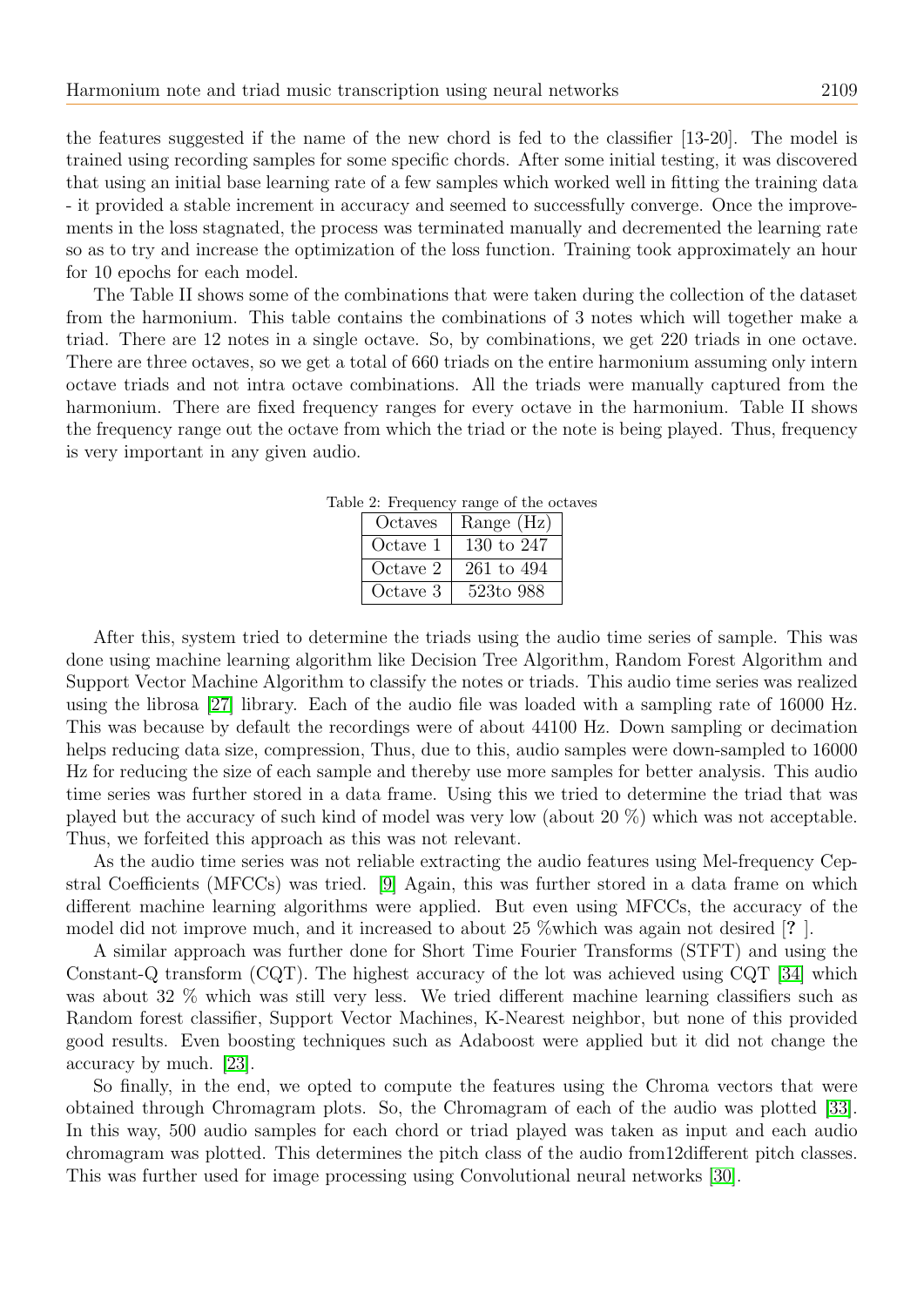

<span id="page-5-0"></span>Figure 2: Chromagram for chord ABA#

Figure [2](#page-5-0) represents how a chromagram looks like. The X-axis denotes the time in seconds. Similarly, the Y-axis denotes the pitch class. The red part denotes at what pitch the chord was played. This pitch would be different for each of the chords. So, this can be used to determine what chord was played and the time of the audio can be obtained. Chromagrams of different triads will be provided for the training of the neural networks and the triad prediction will be obtained. A similar approach can be done using the determination of a single note. Figure [3](#page-5-1) depicts how a particular single note has been played.



<span id="page-5-1"></span>Figure 3: Chromagram for Note F

Figure [4](#page-6-0) shows the chromagram for a single note F. When you compare the figures [3](#page-5-1) and [4](#page-6-0) it can be seen when a single note is pressed you get a dark red area just for a single key whereas when a triad has been pressed you get the noticeable red area for all the three notes. These features can be determined by the neural networks and the triads or the notes in the audio segment can be determined. The system essentially requires making use of classifier to determine the difference between the note and the triad played from the input audio file. The input audio file may have mixed samples played, i.e. some can be simple notes while some can be triads. The waveform of a file which contains 5 chords is shown in Figure [4.](#page-6-0)

As shown in figure [4,](#page-6-0) there are 5 different chords/notes played, plotted as a waveform, which can be split on the basis of the onsets detected in the audio samples, where onsets indicate the beginning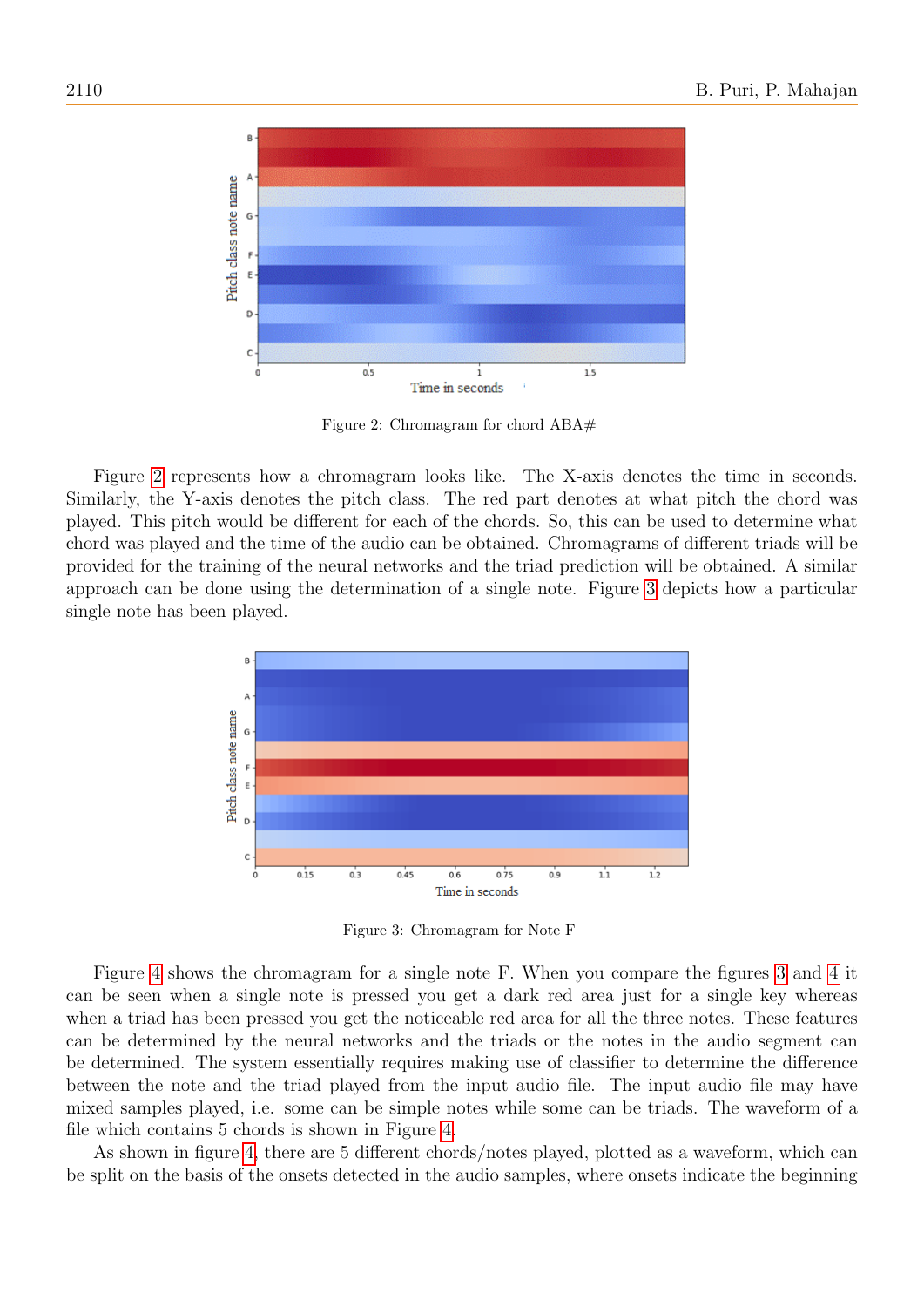

<span id="page-6-0"></span>Figure 4: The Waveform for an audio file

of any note or chord played, the using the librosa library with onset detect function available in librosa package. After this, the waveform of each separated chunk of the chords/notes are plotted. This single waveform is shown in Figure 6 where the waveform of first triad or note is plotted which can be further analyzed. Similarly, other audio samples can be split in the audio chunks. As there is a small amount of silence between one audio chunk and another, we can use this period to obtain different audio segments which are to be worked on.



Figure 5: The Waveform for a chunk of an audio file.

In this audio segment generated with librosa, the audio timestamp of the segment is acquired. Using these timestamps, the time duration of each of the audio chunks was determined. Along with timestamps, the start time as well as the end time of the audio segment were acquired.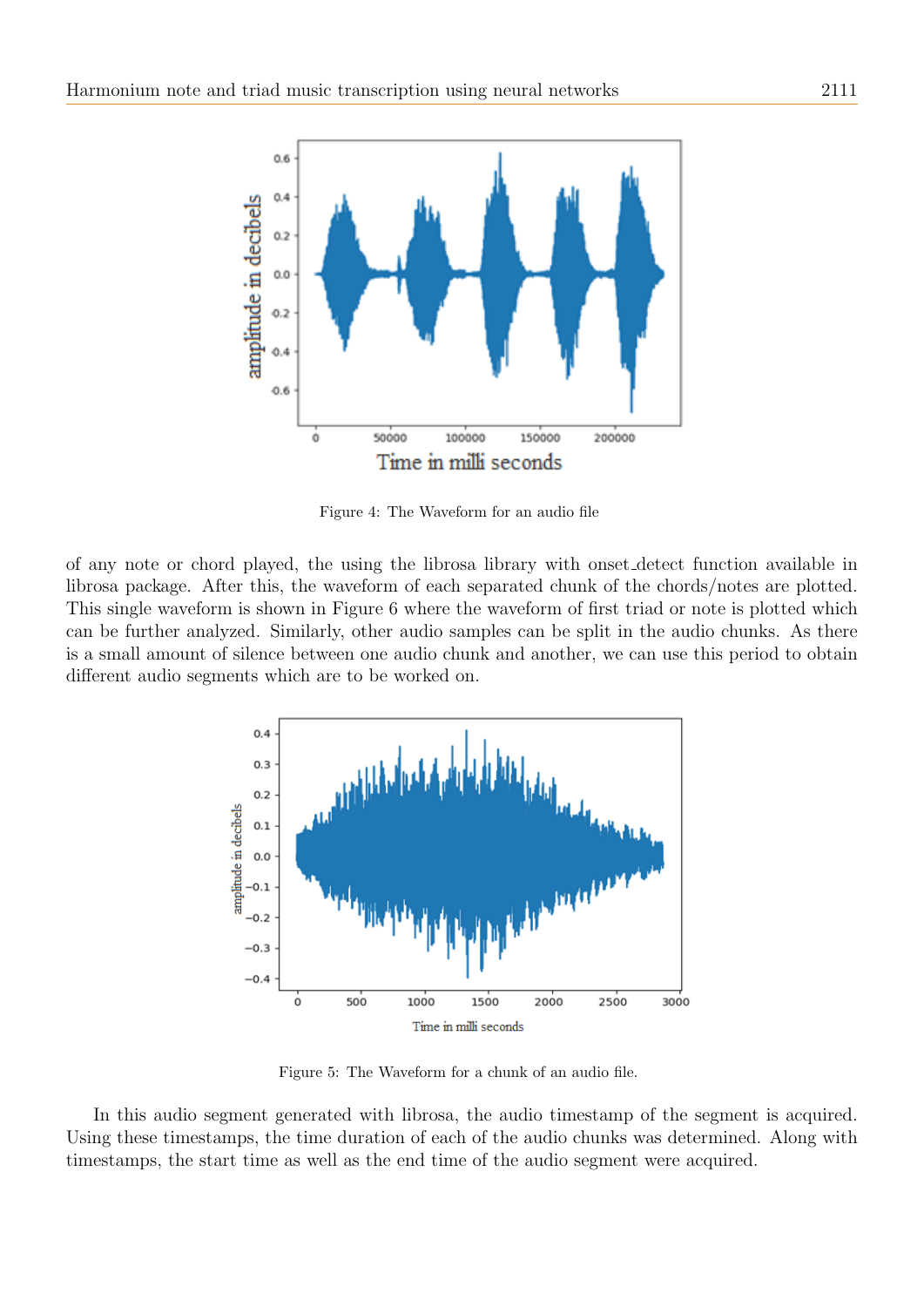Thus, it was possible to find out the number of audio chunks or segments present in any given audio file. Along with this, we can also determine the silence duration in the audio file.

The next neural network implemented was the CRNN. The CRNN was the most accurate technique with 95 % accuracy in determining the triad or note being played in the audio file. CRNN operates as a combination of a CNN and RNN.

In this, the audio file again divided into chunks based on their silence periods and subsequently the plotting of the Chromagram was used to train the CRNN model. Table IV shows the comparison between various neural networks used and some of the metrics parameters used for checking the accuracy. In order to obtain triad detection from the input audio samples, a large dataset of various audio samples of harmonium triad was used for training the CNN. The CNN and RNN are special cases of DNN (Deep Neural Network) which can be trained rapidly by considering multiple input features.

Mathematically, proposed system can be represented as follows, for the Training Phase:

1. The various audio S input samples are first processed for E extracting various features  $\Sigma$ from the sample and storing them in a reserved format R of a .csv file which then is further used for training the network. The audio samples are processed for silence removal and pitch-class profiling for pitch identification represented as follows:

$$
R = f(\sum) + f(P(S))
$$
\n<sup>(1)</sup>

$$
P(S) = \sum_{t_1=0}^{t_2} x^{t_1} - a^{t_1 - t_2} \tag{2}
$$

Where, x indicates current raw audio sample, a indicates the silence detected at  $t_1, t_1$  indicates the silence start time,  $t_2$  indicates silence end time  $P(S)$  indicates the silence removal function  $f(P(S))$ indicates the function that extracts the features, ′+′ indicates the concatenation of samples from which the silence is removed.

The major concern with performance prediction problem is about the way the features are represented, while on the other hand, conventional techniques of feature short listing emphasize on human selected features. Two major challenges about hand crafted or human provided features are that either human provided features will consume a lot of time, or human expertise will be required to achieve accuracy in feature selection, which will indirectly hamper the goal to classify the sample correctly. Features can be significantly extracted with the use of deep neural networks advancements done in recent times. In this system, CRNNs to model, which we shall now introduce. In proposed CRNN model, features are automatically captured, while the significant features performing major role in prediction from the extracted features are identified by the max-pooling layer is. Initial Phase of the model building is to train the model or feed the model with the input samples and it corresponding labels. Feature maps in convolution layers are the key performance indicators, which are derived out of various kernels being applied on single sample input. From these feature maps, the most prominent value is captured with the help of max-pooling. The extracted features are then correlated with the trained samples to fit the prediction, so the feature values are passed to the prediction module of the CRNN for predicting the triad in the input audio sample. Each of the captured recordings were converted into their respective chromagram, then these were provided as the training input for the Convolutional part of the CRNN. As it can be seen in Figure [9,](#page-14-0) the model contains 3 fully connected layers, as the CNN contains fully connected layers then it is further passed into an Artificial neural network. The relevant features are then extracted using the max-pooling of each of the layers. The batch size that was considered is 32. Then all of these were flattened further and then it was passed to another neural network. The Keras library was used in order to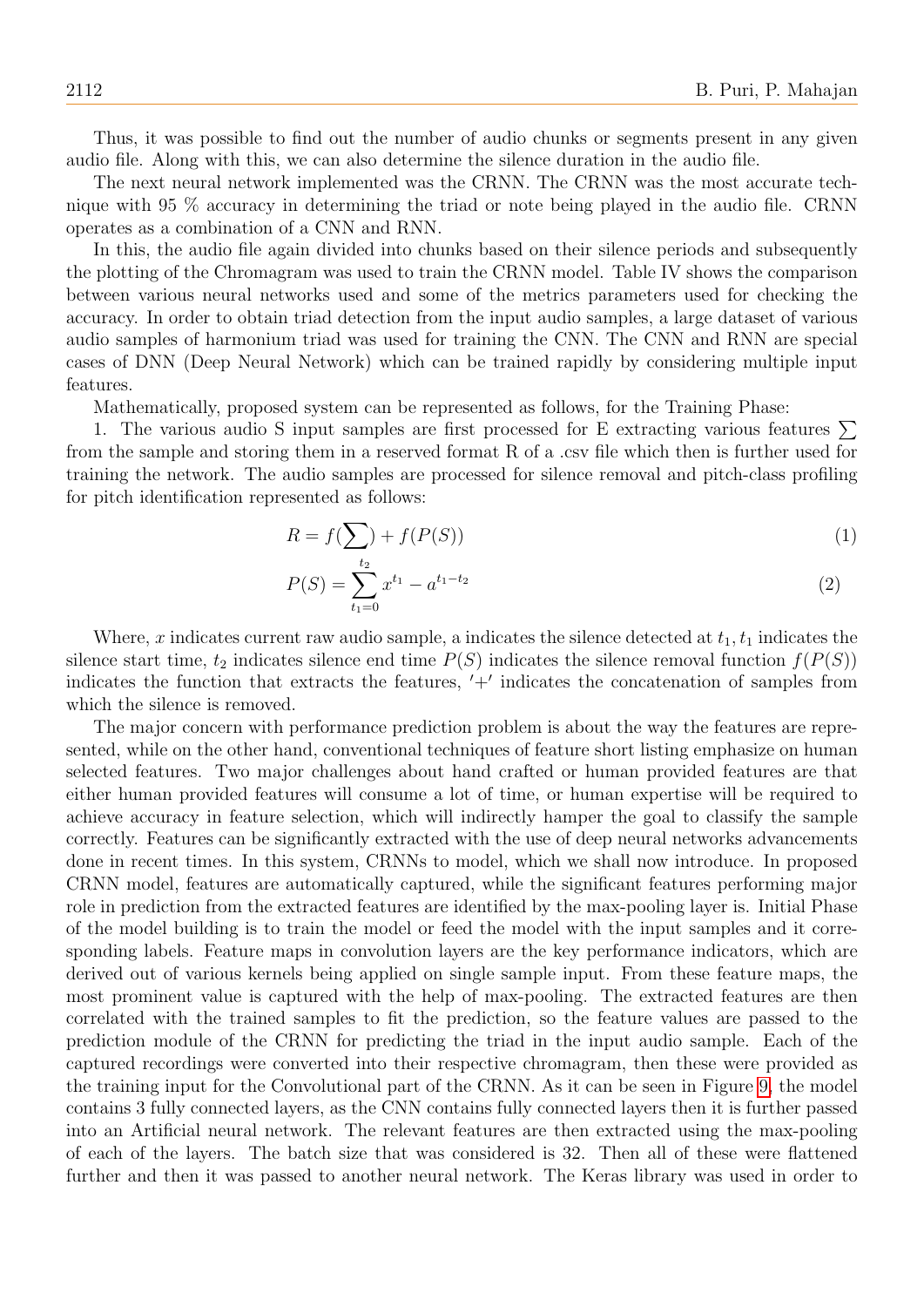implement this kind of neural network. Tensor-Flow is used at the backend for the training purpose which makes the work easier.

4. The obtained triad prediction is passed to the Lilypond library [\[8\]](#page-17-24) of Python to get the sheet music representation for music composers to get ready to use the representation for training musicians and composing music. Algorithm 1 and Algorithm 2 shows the subordinate processes of Silence removal ad audio analysis.

Training & Prediction Process S - Training Input audio samples  $S'$  - Testing Input audio samples F- Extracted Features M - Sheet Music Representation train ()-Training Function lilypond () - Sheet Music Generation  $t_1, t_2$ - Start and End Time Stamps for determined chord. d- Duration of Chord R- Results Obtained  $F=train(S)$  $t_1, t_2, d =$  silence\_removal (I)  $R = \text{predict}(S')$  $M = \text{lilypond}(R)$ Algorithm 1 Non Signal Data Removal Algorithm from Input Sample Identify the silence 'm' from the input sample file 'S' based on the amplitude of signal 'A'. Input: The input sample audio file 'S'.  $S \leftarrow$  new audio input file. librosa.load(I)  $\leftarrow$  time, amp values  $S'$ , index $\leftarrow$ librosa.effects.trim (amp values, threshold decibel, frame\_length)  $\text{librosa.output.write\_wav}(S')$ Algorithm 2 Audio analysis of input sample Find the sampling rate 'frate' based on signal 'S' from the Noise/Silence eradicated input file  $S'$ . **Input:** The non-signal data eradicated audio file  $S'$ . frate,  $S \leftarrow \text{scipy.io.}$  wavfile.read  $(S')$  $time\_seconds$  (s.shape)  $t \leftarrow 1.0$  frate  $FFT \leftarrow \text{scipy}.fft$  (time\_seconds, t)

freq←scipy.fftpack. fftfreq(time\_seconds, t)

The existing systems make use of extraction of features from the audio samples manually [\[20\]](#page-17-7). So, the proposed system works on the Octave wise Detection of Harmonium Notes / Triads. Here, the proposed system is trying to detect the notes or triads played on a harmonium & represent the Sheet Music for the Notes/Triads along with its frequency. The proposed system makes use of PyAudio and sound device modules to detect the sound from a given input and hence process it further. The proposed system is then using the NumPy module to store this input in an array. The Proposed System is stores the audio in a Numpy array using the sound device, as the sound device offers bindings to use the Port Audio library along with some convenient functions to play and record NumPy arrays containing audio signals and frequencies and which has multi-platform support.

PyAudio is similar to tksnack which is nothing but a multi-platform toolkit for a sound that also has support for TCL/TK (Tool Command Language / Tool Kit) as well as Python. The proposed system is working on the detection of 3 major Octaves that are C3, C4, and C5. So, the proposed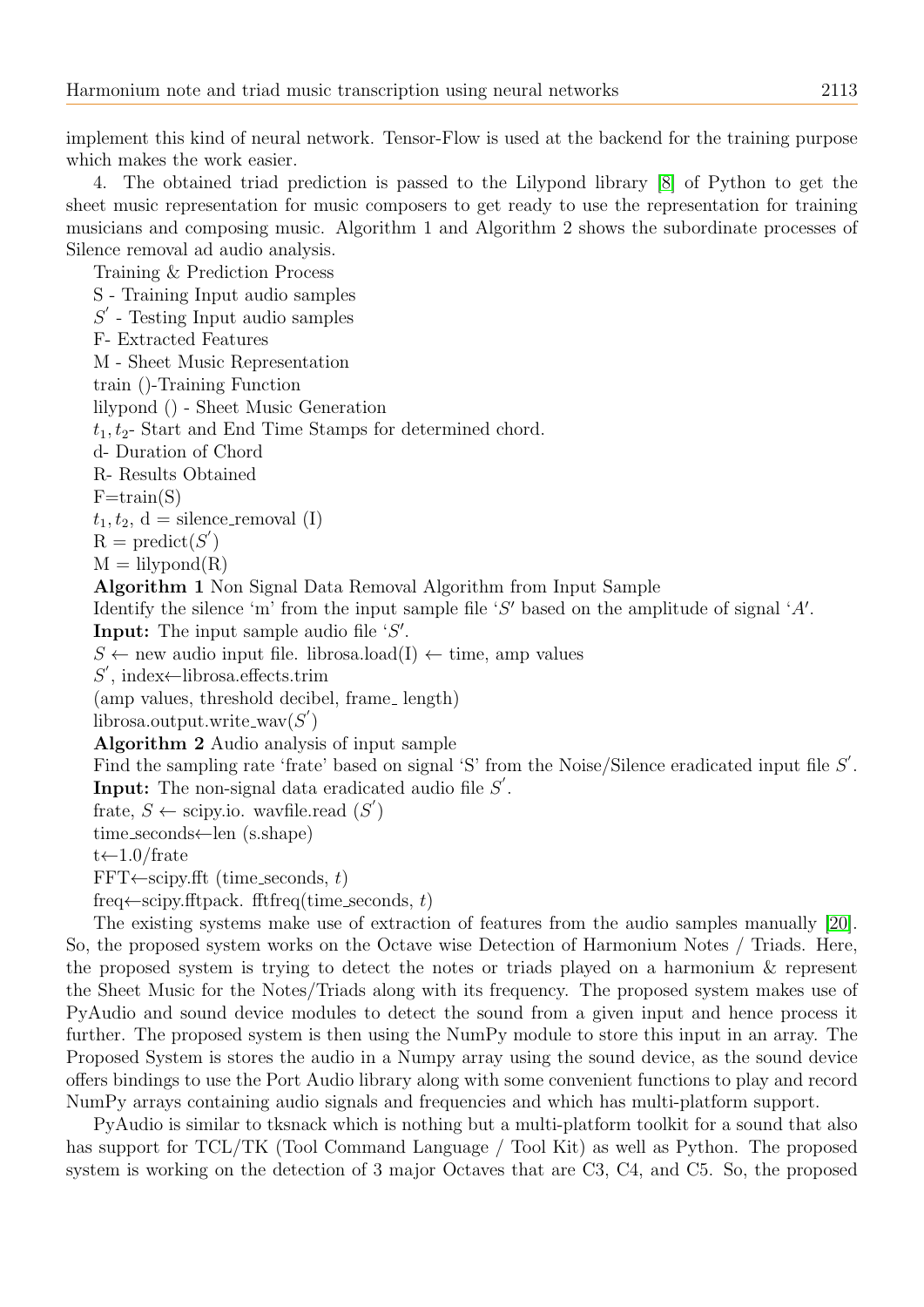system has divided it into 3 ranges of minimum note & maximum note to detect the notes of 3 octaves. The ranges of *note<sub>min</sub>* and *note<sub>maxx</sub>* proposed system uses are as follows:

- 1. from key 1 to key 12 for the C3 Octave.
- 2. from key 13 to key24 for the C4 Octave.
- 3. from key 25 to key36 for the C5 Octave

The Proposed System is using a sampling rate of 16000 Hz. and frame size of 2048 which means system is considering 2048 samples in one frame [\[7\]](#page-17-25).

The formula which proposed system is using here is as follows:

$$
s = f_s + f_p \tag{3}
$$

Where's' represents samples per FFT,  $f_s$  represents frame size,  $f_p$  represents frames per FFT.

$$
s_f = \frac{f'_s}{f_s} \tag{4}
$$

Where 'S f' represents frequency step, fs represents frame size, f's frequency samples.

Then the proposed system is using the split () method to hence display the output note-wise within a particular triad.

The standard sequence of the notes is as follows:

$$
C, C\#, D, D\#, E, F, F\#, G, G\#, A, A\#, B
$$

Also, the proposed system is generating 4 user-defined functions which are namely:

1. Freq to number (f): This stores the numeric frequency value in a NumPy array and proposed system pass frequency  $(fr)$  to this method as an argument as shown in equation 5.

$$
f' = g(fr) \tag{5}
$$

Where  $g(f)$ , is the function to convert frequency to number, f is the frequency and f' is the number.

2. Number to freq (n): Here, the proposed system is converting the number into frequency so that it can again be detected as a note / triad and the proposed system are passing the number object as an argument to this method as shown in equation 6.

$$
fr = g(f')\tag{6}
$$

Where  $g(f)$ , is the function to convert number to frequency, fr is the frequency and f' is the number.

3. Note name (n): This returns the name of the triad based on the number which proposed system had derived previously from the frequency which was taken as the input. Hence, the proposed system pass this number as an argument to this method as shown in equation 7.

$$
l = f(n) \tag{7}
$$

Where  $f(n)$ , is the function to convert note to corresponding name, n is the note and l is the note name or label.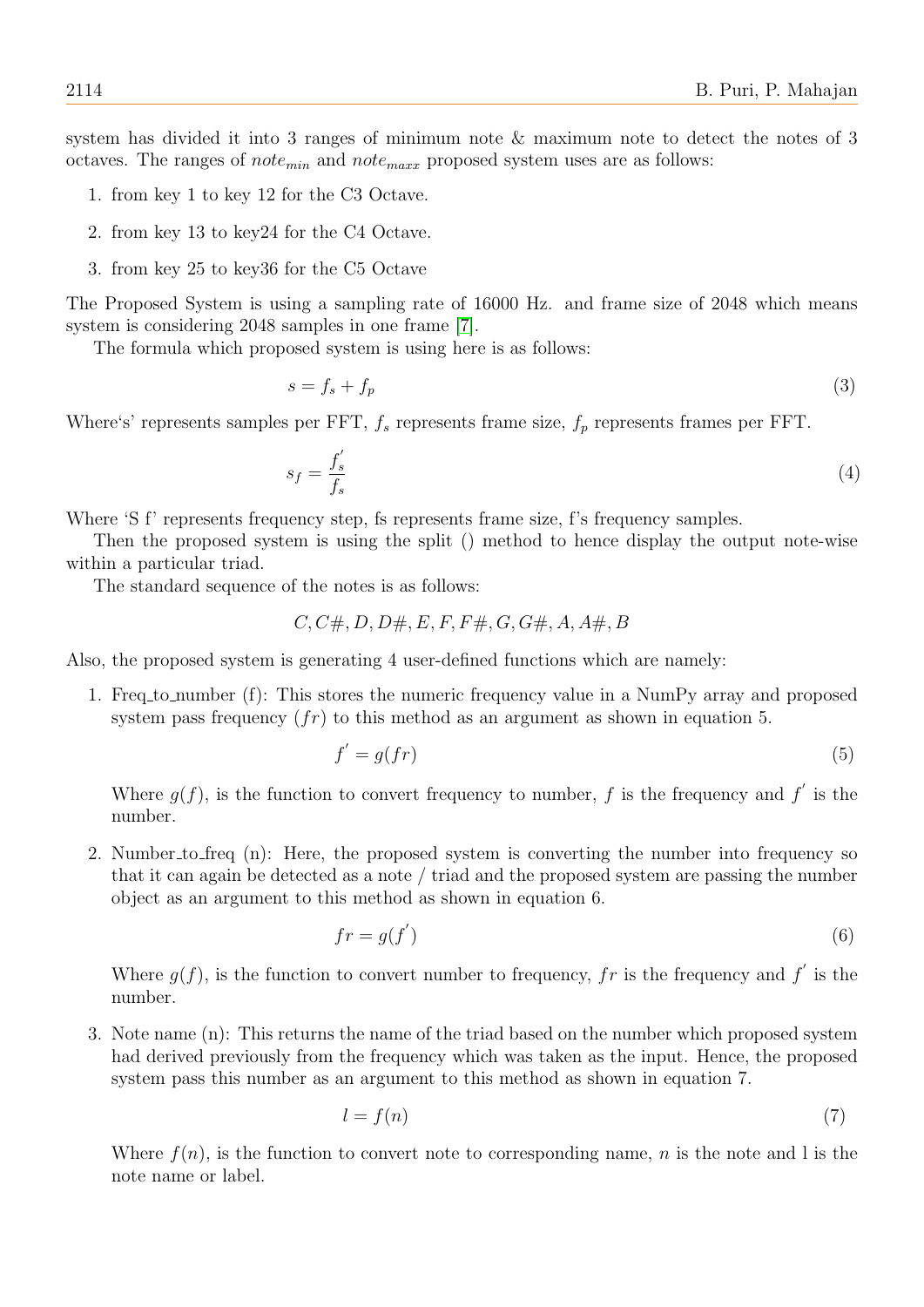4. Note to FFT bin: It basically classifies and converts the input frequency into a number and for this part, the method divides the total number of frequencies by the frequency steps to hence achieve the same. The proposed system will create an empty matrix for every windowed sample so that the output of that can be stored with the same size within the matrix for every sample input. After this, proposed system will initialize the audio to take the input from a .wav file by using the PyAudio [\[30\]](#page-17-14). The parameters which proposed system will be passing to this method would be the format of the file, channels for capturing data input, sampling rate, frames per buffer i.e. FRAME SIZE and after passing these parameters, proposed system will hence initialize the audio for capturing the input samples.

# 3. Dataset details

The proposed system emphasizes on the instrument which does not have the standard dataset readily available for the training the model for notes and chords together, so the dataset of notes and chords was created having per note 120 samples of 3 seconds approximating to 3600 seconds of notes dataset forming 1.5 GB of the dataset. For the polyphonic triad dataset, per recording of every triad is of 3 seconds on an average and per triad 500 samples were used for dataset creation. Overall, a total of 220 triads were trained with a minimum of 500 samples per triad of 3 s which summed up to 25 GB of the dataset. The recordings were collected from 3 different harmoniums to avoid the biased data and over fitting. The data was split into training and testing dataset to get assured about the authentic prediction of notes or triads.

<span id="page-10-0"></span>For optimization for the triad detection of the harmonium, we captured the live recordings from a harmonium to create the required dataset. The dataset collection was very important as the training would be done on the collected dataset. If the dataset was collected wrongly then the training would be done in a wrong way which will, in turn, make the prediction of the chords wrong. Also, if the number of samples collected is in a very small quantity then it might not able to extract the relevant features that are needed for the prediction.

| Chords |
|--------|
| CC#D   |
| C#DD#  |
| D#EF   |
| GG#A   |
| AA#B   |
| $AA\#$ |
| EFF#   |
| AEF    |
| ABG    |

Table 3: A Few triad combinations out of entire triad dataset.

To avoid this problem each of the triad was captured 500 times to increase the quantity of the dataset. Along with this, each triad was captured from different octaves which could also further help in determining what triad was played in which octave. Few triad combinations as shown in Table [3.](#page-10-0) The table [3](#page-10-0) shows the subest of triads used for training the model. Overall there are  $220 * 3 = 660$ triad combinations used, 220 combinations per octave with  ${}^nC_r$ , where n=12 and r = 3 for 12 notes out of which 3 keys played together to form a triad, obtained per octave and harmonium having 3 octaves.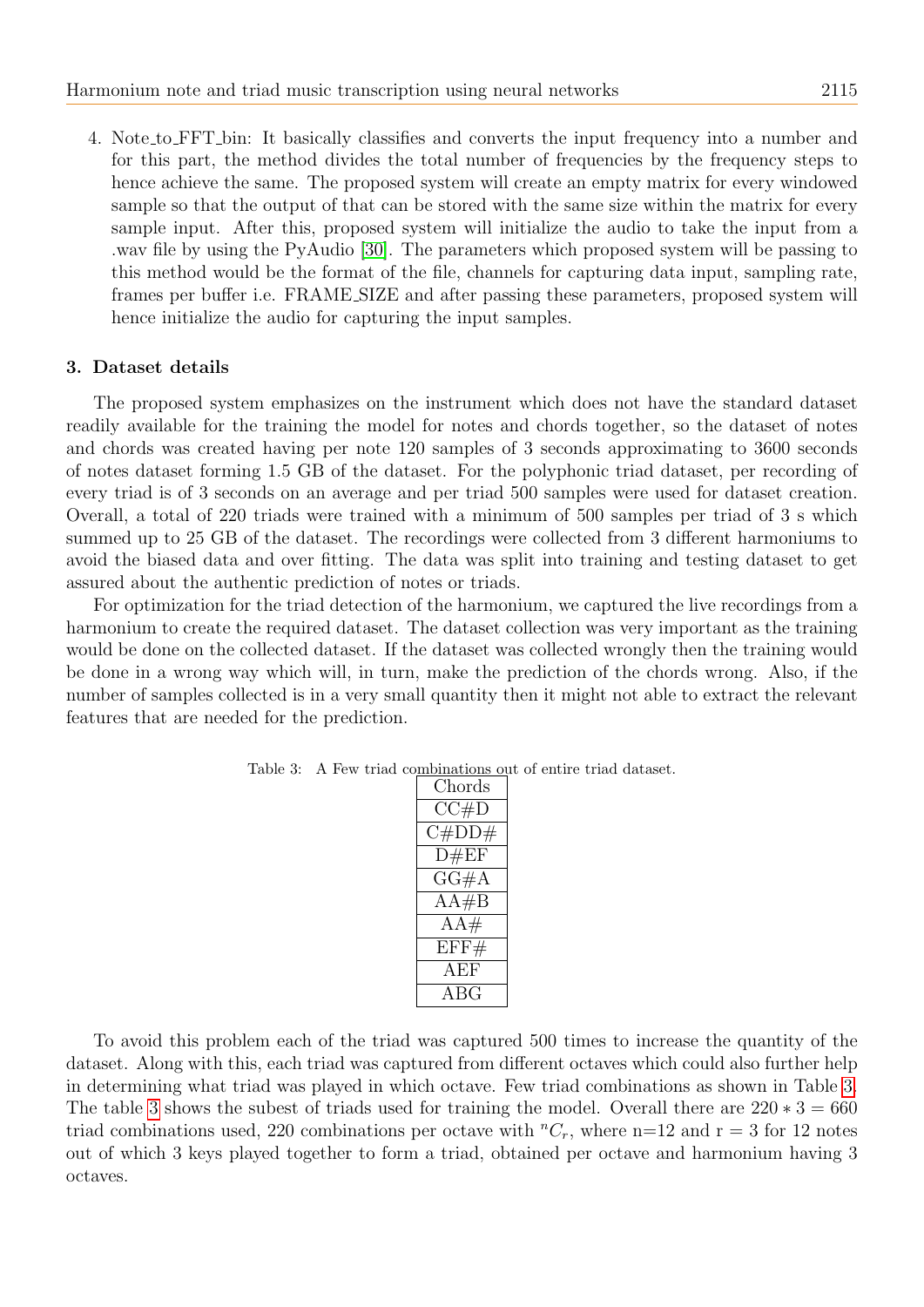Recordings were captured using a microphone in a room that contained very little noise. The work was further simplified using PyAudio [\[30\]](#page-17-14) library in python which automatically saved each of the recordings one by one in any given folder. So basically, a folder for each of the chord was made and the recordings were saved.

The harmonium was played manually each time for every recording. Each of the triad was recorded for a time span of about two to four seconds. In this way, the recordings were captured in an easier way using PyAudio [\[30\]](#page-17-14).

In this research, an optimal selection of features is represented, other than selecting all features. The different mixture of the feature vectors is considered as an input to the CNN and the RNN [\[31\]](#page-17-26). The mixture of features that are extracted is used for maximum accuracy and tested against the testing slices. These feature vectors behave as input to the neural network. In this system, one of the well-known machine learning algorithms out there which is cast-off for harmonium musical chord classification i.e. Convolutional recurrent Neural Network is also known as CRNN.

# 4. Comparative result analysis

Convolutional Neural Network: The proposed system has been implemented on 3 different models in neural network to analyze the implementation accuracy of different deep learning models, namely Convolutional Neural Network (CNN), Recurrent Neural Network (RNN) and Convolutional Recurrent Neural Network (CRNN). CNN model has been configured with following hyper parameters. Two 2D convolutional layer with input layer with input units as 32 and input shape of (64, 64, 1), followed maxpooling 2D layer, followed by dense layer with "Relu" activation function with 128 input units finally passing the data from the dense layer with "softmax" activation function. The CNN model is compiled with the loss function "categorical crossentropy" with "adam" optimizer function for 20 epochs with 20% validation test data used. Following are the results obtained for loss and accuracy for the CNN model with average accuracy of 85%.

<span id="page-11-0"></span>

Figure 6: Model accuracy and model loss for CNN Model for predicting notes and triads.

Recurrent Neural Network: RNN model has been configured with following hyper parameters. Three LSTM layer with input layer with input units as 256 for first, 128 for second and 64 for third layer. The model has provided input shape of (64, 64), followed by dense layer with 128 input units, finally passing the data from the dense layer with "softmax" activation function. The RNN model is compiled with the loss function "categorical crossentropy" with "adam" optimizer function for 20 epochs with 20% validation test data used. Following are the results obtained for loss and accuracy for the CNN model with average accuracy of 86.5%.

#### 4.1. Convolutional Recurrent Neural Network

As the CNN and RNN model were built to identify the system performance for triad/note recognition, the Convolutional Recurrent Neural Network model built using the same dataset with con-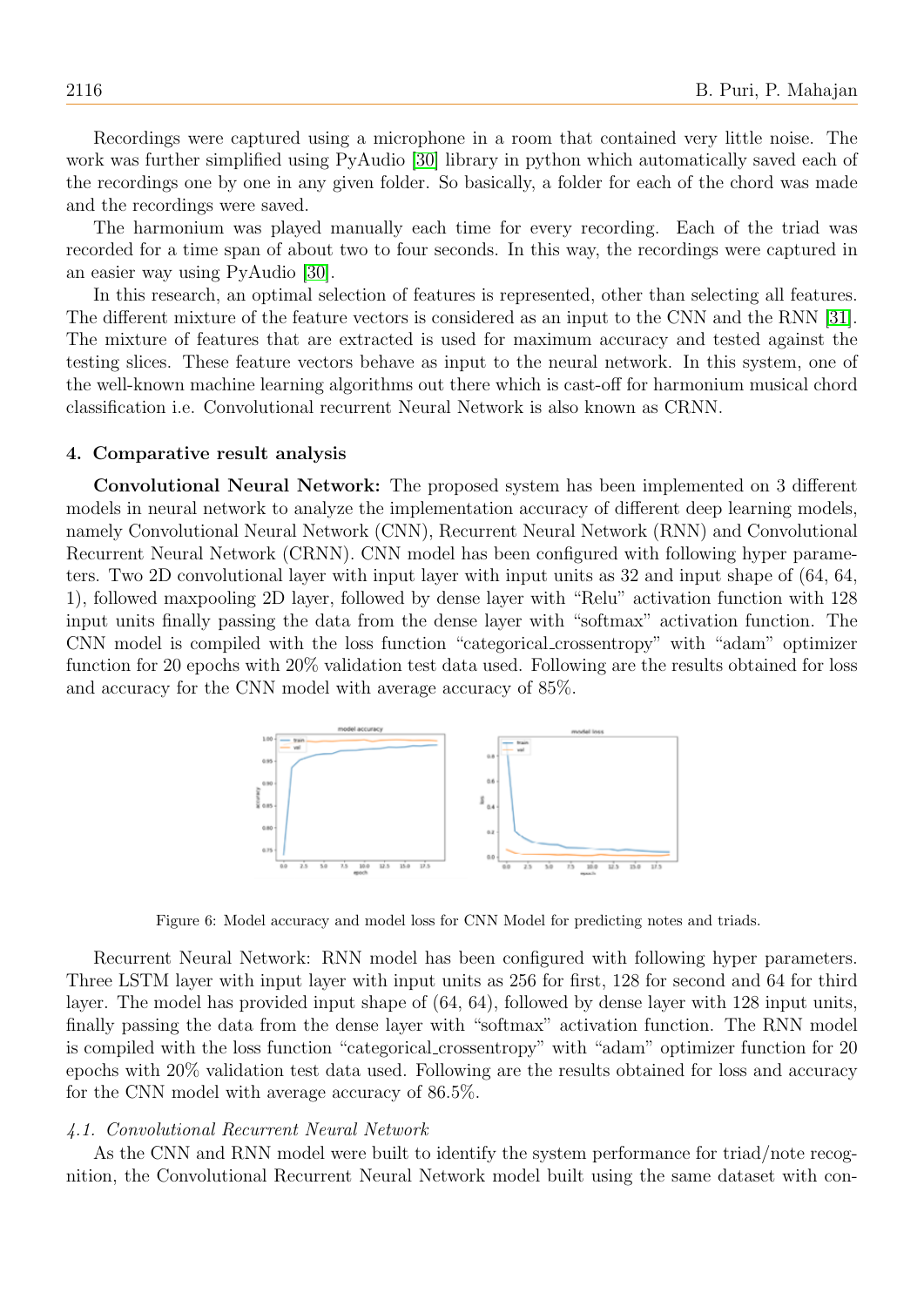

Figure 7: Model accuracy and model loss for CNN Model for predicting notes and triads.

figurations three 2D convolutional layers with input units of 32, 32 and 64 respectively with "relu" activation function having maxPooling2D layer associated with every convolutional layer, followed by 2 Dense layers with 26 and 30 input units respectively. The CRNN model proposed uses SGD optimizer with learning rate 0.01 and loss function being "categorical crossentropy". The model is compiled using 25 epochs and 30 steps in every epoch with a batch size of 32. The proposed CRNN model for triad and notes classification gives the best performance depicting 93% accuracy.

Table [4](#page-12-0) shows the comparison between the different neural networks and the metrics that were used in order to measure how accurate or precise the model predicts the prediction that is required.

<span id="page-12-0"></span>

| <b>Table 4.</b> Comparative analysis of various neural network models |              |                                                       |                   |  |  |  |  |  |
|-----------------------------------------------------------------------|--------------|-------------------------------------------------------|-------------------|--|--|--|--|--|
| Neural Network                                                        |              | Convolutional Neu-   Recurrent Neural   Convolutional | - Re-             |  |  |  |  |  |
|                                                                       | ral Networks | networks                                              | Neural<br>current |  |  |  |  |  |
|                                                                       |              |                                                       | Network           |  |  |  |  |  |
| Accuracy                                                              | 85 %         | 84 %                                                  | 94.89%            |  |  |  |  |  |
| Precision                                                             | 0.90         | 0.90                                                  | 0.95              |  |  |  |  |  |
| Recall                                                                | 0.91         | 0.89                                                  | 0.94              |  |  |  |  |  |
| F1 score                                                              | 0.91         | 0.90                                                  | 0.93              |  |  |  |  |  |

Table 4: Comparative analysis of various neural network models

## 5. Experimental results with CRNN

These experimental results depict a proposed system was provided with various recordings as input where the recordings consisted of 5 to 6 different triads from every octave. Harmonium container 3 Octaves namely Mandhar, Madhya and Taar. These octaves are named based on the frequency range the octave comprises. So the first octave is Mandhar which indicates low frequency, second octave is Madhya which means medium frequency ranges and third octave is Taar, which indicates high frequency range compared to previous two octaves. Notes from these three octaves are played to form various combinations of triads. Every recording has a different triad sequence and different triad combinations. Before the recordings are given as input, every recording is divided into chunks based on the detected onsets and accordingly the features of every chunk are taken into consideration for training. As the Frequency and the Chords predicted from the CRNN model are obtained, it needs to plot them on the piano roll and the music sheet [\[25\]](#page-17-11). Plotting the proposed system using the horizontal broken bar available in Matplotlib as shown in figure [8.](#page-13-0)

We get the notes/triad played along with the time duration of each note/triad and plot the Broken Horizontal Bar with Time on X-Axis and Notes on the Y-Axis. We store all the Notes in the list and then Label Encode it using Label Encoder () and then convert them to digits using fit transform.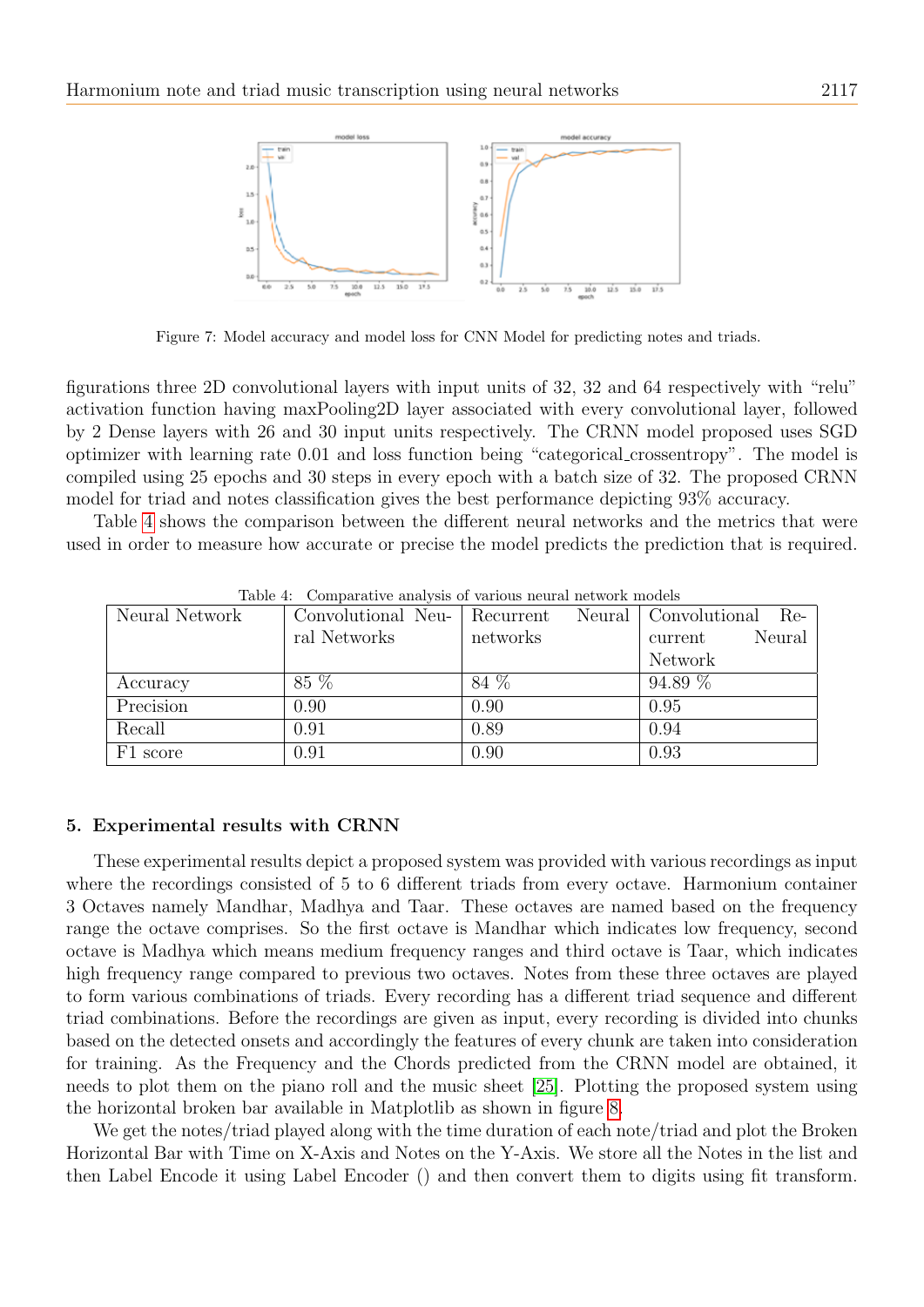Through this we convert the notes  $['C', 'C\#', 'D', 'D\#', 'E', 'F', 'F\#', 'G', 'G\#', 'A', 'A\#', 'B']$  into [3] , 4, 5, 6 , 7 , 8 , 9 ,10 ,11 , 0, 1, 2]. Through this, we get a particular digit for each note specified. This process of Label Encoding is necessary because we cannot plot strings on the bar graph. So, if we get  $C\#$  as a note played, it will plot the graph using digit 4 on Y-Axis. Suppose we get the First triad played as  $\vert\vert'D \# G \# F \#''\vert$  and the time duration of it in the list as [0, 3] meaning the triad started playing at 0 and continued playing for 3 seconds. Another example is if we get the triad played as  $\left[''A\#C\#F\#''\right]$  and time list as [10, 2] this list received represents that the detected note or traid has been started playing at tenth second and have been identified to be played for 2 second, meaning the triad was played at 10 seconds and continued playing for another 2 sec. Then we split the triad into Notes. For Example  $[''D \# G \# F \#'']$  into  $[''D \#''', "G \#'', "F \#'']$ .



<span id="page-13-0"></span>Figure 8: Frequency Plot for Detected Triads from input sample.

Now we specify the same color for all the notes played in particular time duration. To do that we used random mechanism to get a value in between 0-1 and then specify it during the plotting of the graph in RGB format. Figure [6](#page-11-0) shows the frequency plot for detected triad from corresponding octave.

The next step is to plot the notes on the graph using Matplotlib with the X-axis plotting the note and y plotting the start and duration seconds to accomplish this, the system iterates through a list of notes. For example [" $D#''$ ,"  $G#''$ ,"  $F#''$ ] we first plot " $D#''$  on the graph with time for which it is played and assign a color to it. We also add the details of frequency to it to identify from which octave it is played. We plot all the notes played along with time duration and the result is a piano roll.

To the plot, then specify X-Axis using Sticks as the time separated by 2 secs. The digits on Y-Axis are plotted by renaming them to their Notes name. We then specify the frequencies we get from CRNN and then specify it on the note and show the piano roll. The results obtained for the predicted triad from the above classification results are passed on to the Lilypond library to generate the final music sheet representation of the predicted triad and musical notations so that obtained result can be used by musicians or music composers for generating music from the symbolic representation of musical notes and triad. The proposed system makes use of Sci-kit learn [\[32\]](#page-17-27) modules along with the Tensor Flow module for implementation of the predictive model and CRNN for the training of the sample and triad prediction. The results obtained for the predicted triad from the above classification results are passed on to the Lilypond library to generate the final music sheet representation of the predicted triad and musical notations. Figure [9.](#page-14-0) Shows the music sheet generated by the system for the entire triad sequence.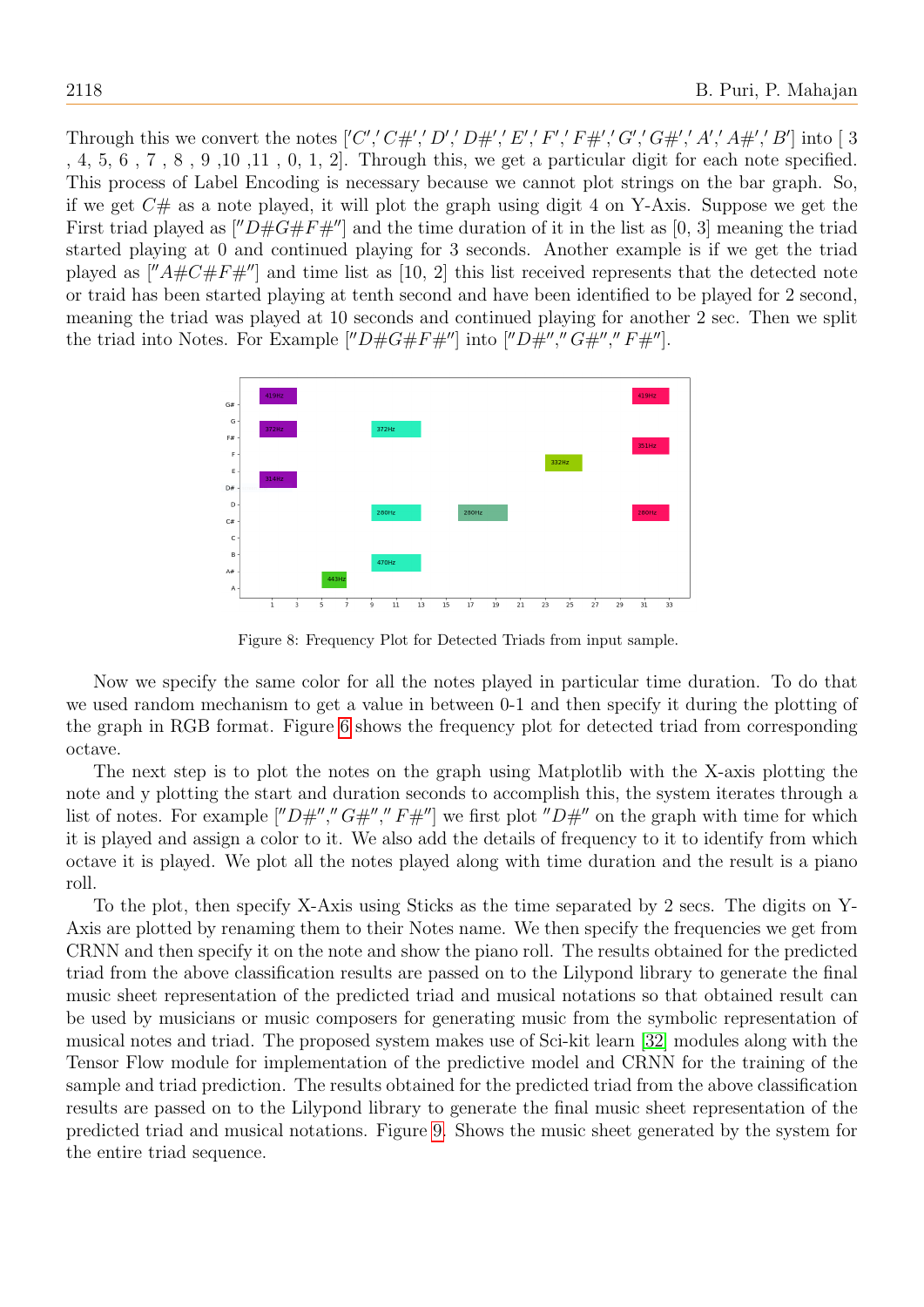

Figure 9: Harmonium Musical Triad Mode Notation Sheet of an audio signal.

### 6. Evaluation metrics

The proposed system evaluates the precision & recall for determining the effectiveness of the implementation of the proposed system. Precision tries to solve the following equation (8).

<span id="page-14-0"></span>
$$
Precision = \frac{T_p}{T_p + F_p} \tag{8}
$$

Where  $T_p$  = True Positive,  $T_n$  = True Negative,  $F_p$  = False Positive and  $F_n$  = False Negative.

Recall tries to solve the following question: What proportion of original positives was identified correctly? Mathematically, recall is defined as shown in equation (9)

$$
Recall = \frac{T_p}{T_p + F_p} \tag{9}
$$

Precision & recall values of independent implementation mechanisms are as displayed in Table [5.](#page-15-0) Figure [11](#page-16-3) is a graphical representation of different models of neural networks that have been used in this technique.

F1 Score is defined as the score which details the performance of the system which is calculated with respect to the true negative, true positive, False negative and false positive. Mathematically, F1 Score is represented as follows in equation (10):

$$
Fl_{Score} = 2 * \frac{(precision * recall)}{(precision + recall)}
$$
\n(10)

Accuracy is measurement of performance and it is merely a ratio of an observation that has been predicted correctly to the total of the observations. The consideration is that the higher the accuracy, the better the model. It is indeed true that accuracy is an abundant measure . For our model, the proposed system achieved an accuracy rate of approximately 94%.

$$
Accuracy = 2 * \frac{T_p + T_n}{T_p + T_n + F_p + F_n}
$$
\n
$$
(11)
$$

As per the trained CNN & RNN Models, the determined pitch is plotted graphically in figure [9.](#page-14-0) The figure [6](#page-11-0) shows the detected pitch from the audio input and the corresponding energy with which it's used in the audio sample. The detected polyphonic triad in a single chunk is plotted in figure [6.](#page-11-0) The detected triad of the input audio sample comprises of multiple notes as the input audio sample is a polyphonic audio sample. Traditional ANN makes use of various activation functions like sigmoid, ReLu etc., like function used for threshold, Gaussian function, linear piece wise function, sigmoid function, and so on. In proposed system, linear piece wise function is deployed to work, [\[15\]](#page-17-19) which is defined as  $F: y = x; x_2(0; 1]$ , as shown in Figure [10.](#page-15-1) The parameters of CRNN cannot be negative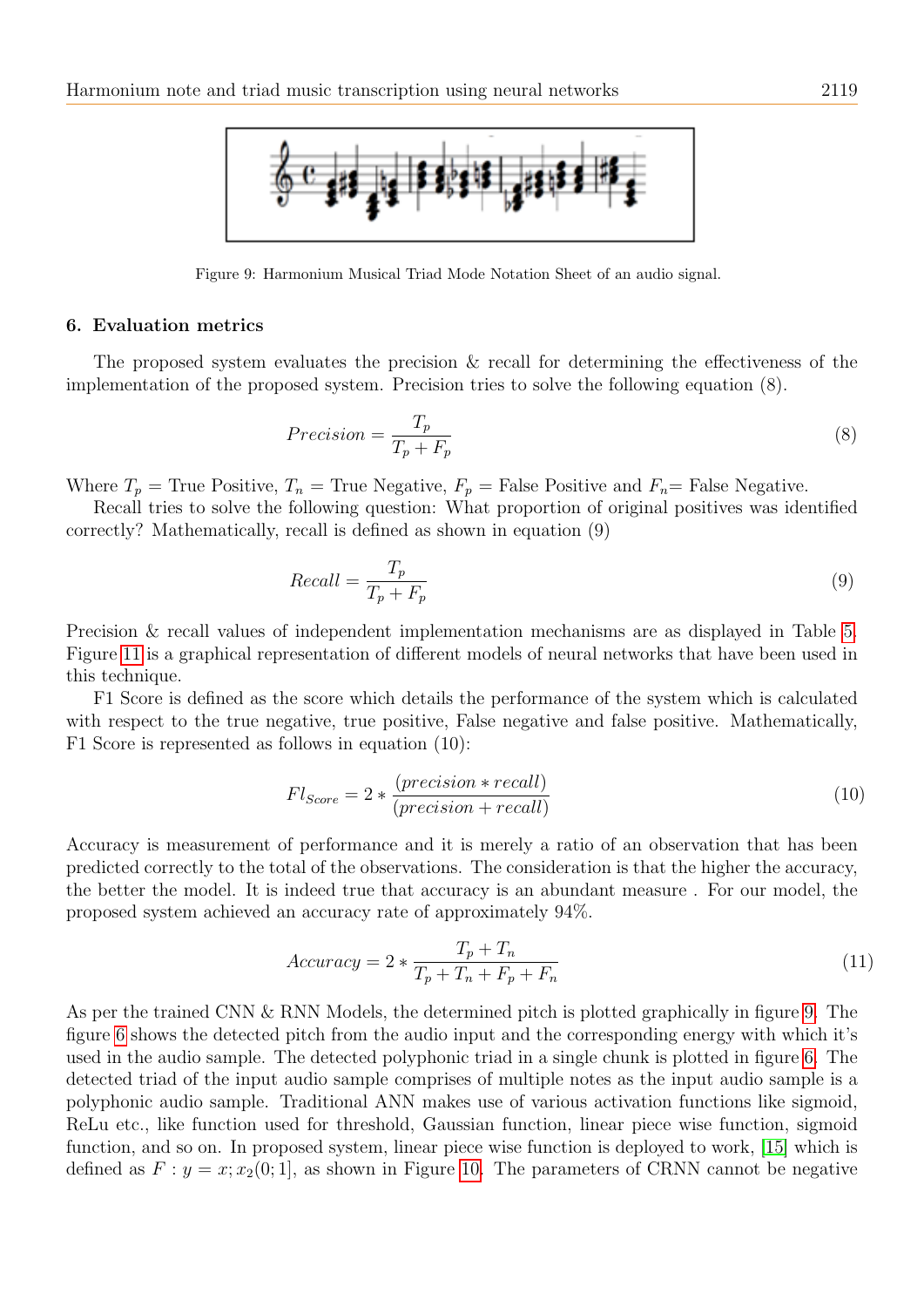

Figure 10: CRNN Activation function and node computing [\[17\]](#page-17-8)

Table 5: performance analysis of proposed system

<span id="page-15-1"></span>

|      | Accuracy   Precision   Recall   f1-score |      |      |
|------|------------------------------------------|------|------|
| 0.94 | 0.95                                     | 0.94 | 0.93 |

<span id="page-15-0"></span>because of the use of rectified linear activation function (ReLu) as this is the most efficient and advanced activation function in neural networks and the maximum value of x is 1.0 [\[15\]](#page-17-19). Table V gives an idea about the metrics that were measured after the model was ready using CRNN.

The training of the CRNN was done in 25 epochs. As the accuracy is pretty good then the other neural networks it can easily be used to determine the audio to a very high level.

For a single note or triad, there were 500 recordings taken from 3 different harmoniums, which lead to 500 chromagrams of each note or triad to be used for training the model. So, there were recordings done for triads as well as notes. This model was first tried on 15 epochs, but the accuracy which was close to 60 to 65% was unacceptable. Later the model was tested on 45 epochs, but the model became over fit as the accuracy was close to 100% after a certain epoch and then the accuracy deteriorated further. This meant that after 35 epochs the model was giving outputs at 100 % which would later turn out to be a major problem. It was observed that in 15 epochs the model was under fitted on the given data and on 45 it was over fitted. Hence to get the optimal accuracy the model was tested on 25 epochs which turned out to have an accuracy of 95 percent which was acceptable. This works as if it is the combination of the neural networks and this goes on until the audio segments that get divided are identified. The learning rate equally plays a vital role while training a model. The learning rate has been decided over multiple iterations being run over minimum learning rate of 1e5, to 0.1, and then 1 and finally the learning rate of 0.6 was identified as the most suitable one. While trial and error was done, not entire dataset was used, so as to reduce the time in deciding the learning rate. So the subset of entire training set was made with 20% dataset for deciding the learning rate.

In figure [11](#page-16-3) the graph a  $\&$  b shows the accuracy and how it is improved as the training goes on increasing an at epoch 25 it can be seen the accuracy is close to 1 which means the model is pretty well trained. Similarly, Figure 9 shows the model loss that gets less like the training of the model increases.

#### 7. Conclusions

In this paper, Harmonium Triads detection has been proposed and determined using CNN and RNN. The proposed system makes use of the dataset generated by professional artists as input. A 44100 Hz audio signal at 32 bits per sample input which was down-sampled to 16000 Hz frequency was used for sampling the input signals. The database for the harmonium audio file is gathered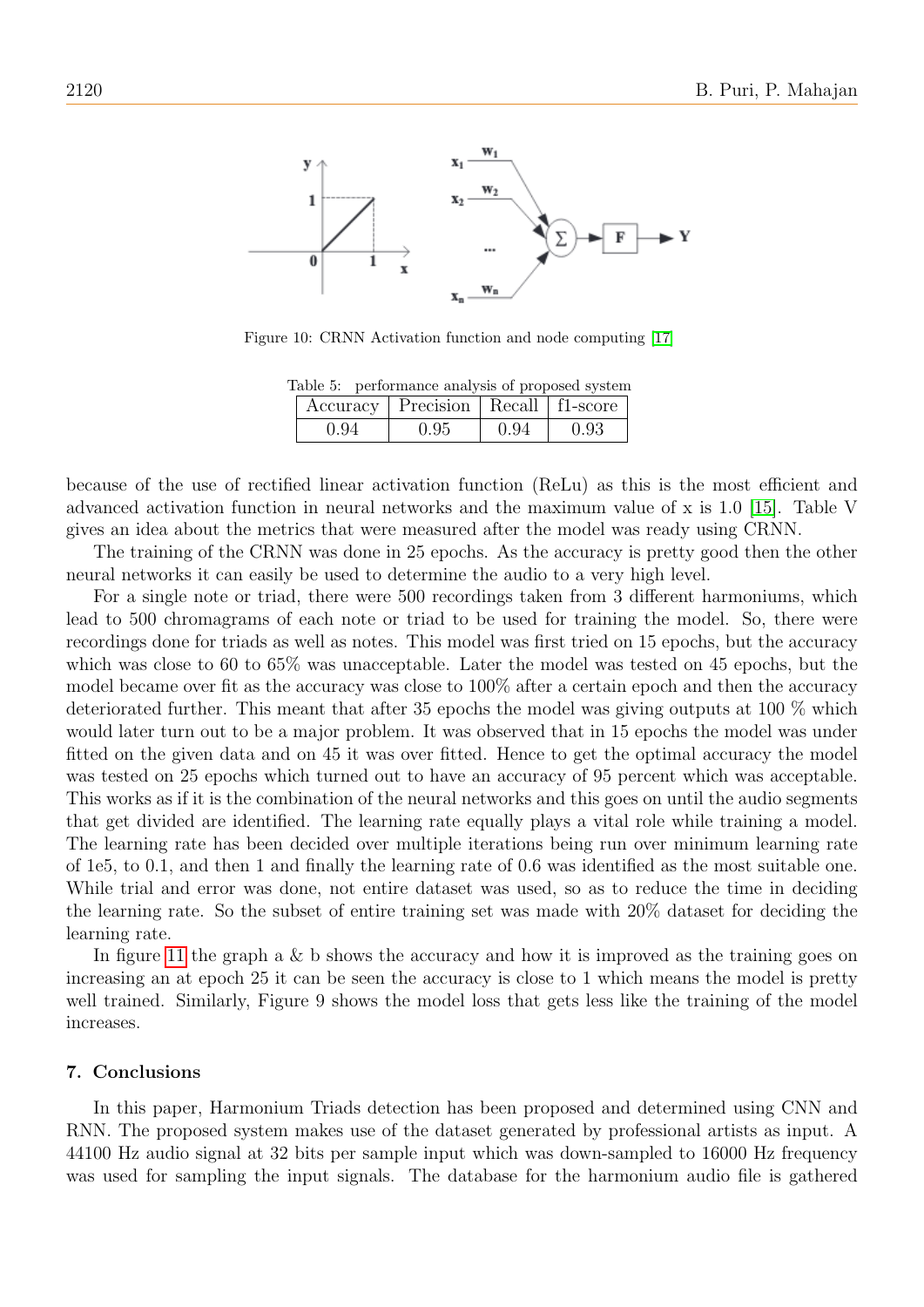

<span id="page-16-3"></span>Figure 11: Graph of the model accuracy [\[17\]](#page-17-8)

from a professional artist for the proposed system development. Features of the audio .wav files are extracted and represented as Chromagram [\[32\]](#page-17-27). Also, the processed audio file is used to determine advanced parameters like onset times, note detection and frequency analysis. The desired parameters of the audio file are then given as input to the neural network for training and the trained dataset is obtained for predicting and estimating the triad from the test dataset.

In contrast, to the prior techniques proposed for monophonic and polyphonic piano note detection, is being proposed for polyphonic harmonium note detection has gained more efficiency as there are a few octaves to be processed in a harmonium in comparison with a piano & therefore, the parameters to remain compared are a few in number to decide the notes or triad from 3 octaves. As, in comparison to piano, harmonium has lesser number of keys and so the combination of keys and training samples required are less, so the proposed system on harmonium triad recognition can work faster compared to triad recognition on piano. The proposed system makes use of the Lilypond library to convert the predicted triad from the input file to generate the music sheet which can help the music composers or musicians to use the end product of the proposed system directly for a reference. The proposed system makes use of Lilypond 2.18.2 version of Windows and the corresponding Python.ly module of Python to integrate Lilypond commands with Python for obtaining the '.ly' file which has the script for the generation of sheet music.

#### 8. Future directions

The results of the tested recordings show that the proposed system will determine the triad sequences from the recordings which are played at a slower pace and the working of this will require vigorous input of raga recordings which will not only determine the triad sequence, but will also determine the played raga in the test sample.

## References

- <span id="page-16-0"></span>[1] S. Adavanne, A. Politis and T. Virtanen, Direction of arrival estimation for multiple sound sources using convolutional recurrent neural network, Proc. Eur. Signal Process. Conf. 2018.
- <span id="page-16-2"></span>[2] M. Arjovsky, S. Chintala and L. Bottou, Wasserstein generative adversarial networks, Int. Conf. Machine Learn. 2017, pp. 214–223.
- <span id="page-16-1"></span>[3] E. Benetos, S. Dixon, Zh. Duan, Sebastian ewert: automatic music transcription: an overview, IEEE Signal Process. Mag. 36(1) (2019) 20–30.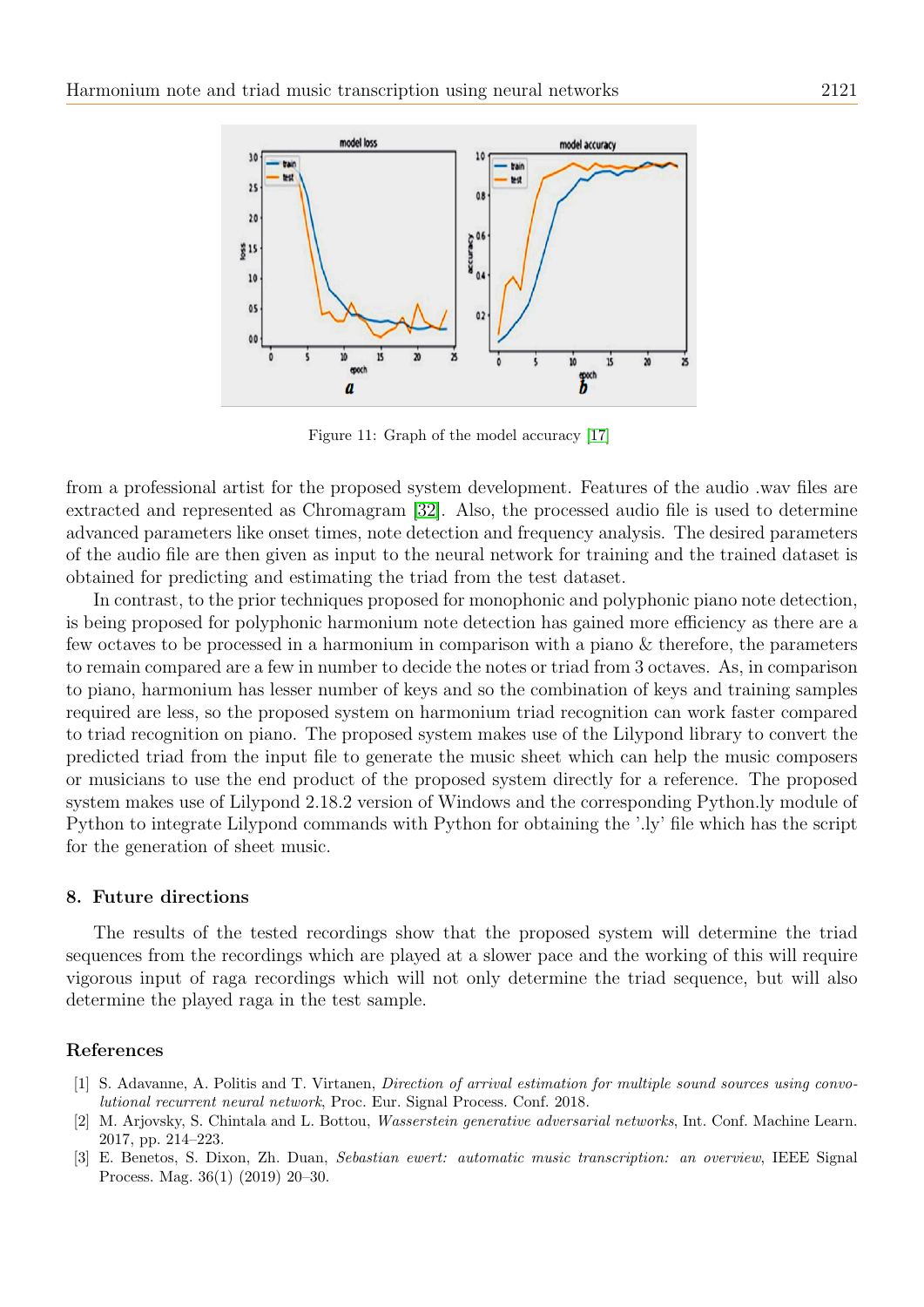- <span id="page-17-9"></span>[4] S. Chakrabarty and E.A.P. Habets, Multi-speaker localization using convolutional neural network trained with noise, Proc. Machine Learn. Audio Process. Workshop at NIPS, 2017.
- <span id="page-17-10"></span>[5] S.Y. Chang, B. Li, T.N. Sainath, G. Simko, and C. Parada, Endpoint detection using grid long short-term memory networks for streaming speech recognition, Proc. Interspeech 2017.
- <span id="page-17-15"></span>[6] J. Devlin, M. Chang, K. Lee and K. Toutanova, BERT: pre-training of deep bidirectional transformers for language understanding, arXivpreprintarXiv: 1810.04805, 2018.
- <span id="page-17-25"></span>[7] E.L. Ferguson, S.B. Williams and C.T. Jin, Sound source localization in a multipath environment using convolutional neural networks, Proc. IEEE Int. Conf.Acoustics, Speech, and Signal Process. 2018.
- <span id="page-17-24"></span>[8] T. Gan, Música colonial: 18th century music score meets 21st century digitalization technology, JCDL '05: Proc. 5th ACM/IEEE-CS Joint Conf. Digital Libraries, pp. 379.
- <span id="page-17-0"></span>[9] M. Huzaifah, Comparison of Time-Frequency Representations for Environmental Sound Classification usingConvolutional Neural Networks, arXiv:1706.07156v1 [cs.CV], 2017.
- <span id="page-17-4"></span>[10] N.P. Jouppi, C. Young, N. Patil, D. Patterson, G. Agrawal, R. Bajwa, S. Bates, S. Bhatia, N. Boden and A. Borcherset al., In-datacenter performance analysis of a tensor processing unit, in IEEE Computer Architecture(ISCA), 2017 ACM/IEEE 44th Annual Int. Symp. (2017) 1–12.
- <span id="page-17-3"></span>[11] N. Kalchbrenner, E. Elsen, K. Simonyan, S. Noury, N. Casagrande, E. Lockhart, F. Stimberg, A.v.d. Oord, S. Dieleman and K. Kavukcuoglu, Efficient neural audio synthesis, arXiv preprintarXiv:1802.08435, 2018.
- <span id="page-17-17"></span>[12] T. Kawashima and K. IchigeK, Automatic piano music transcription by hadamard product of low-rank NMF and  $CNN/CDAE$  outputs, IEEJ Trans. Electron. Inf. Syst. 139(10) (2019) 1106–1112.
- <span id="page-17-18"></span>[13] M. Kolbæk, Z.H. Tan and J. Jensen, Monaural speech enhancement using deep neural networks by maximizing a short-time objective intelligibility measure, Proc. IEEE Int. Conf. Acoustics, Speech, and Signal Process., 2018.
- <span id="page-17-16"></span>[14] J. Lee, J. Park, K.L. Kim and J. Nam, Sample-level deep convolutional neural networks for music auto-tagging using raw waveforms, Proc. 14th Sound and Music Comput. Conf. Espoo, Finland, 2017, pp. 220–226.
- <span id="page-17-19"></span>[15] W. Li, L. Cao, D. Zhao, X. Cui and J. Yang, CRNN: Integrating classification rules into neural network, Proc. Int. Joint Conf. Neural Network. 2013, pp. 1–8.
- <span id="page-17-20"></span>[16] Q. Liu, Y. Xu, J.B. Jackson, W. Wang and Ph. Coleman, Iterative deep neural networks for speaker-independent binaural blind speech separation, Proc. IEEE Int. Conf. Acoustics, Speech, Signal Process. 2018.
- <span id="page-17-8"></span>[17] S. Mishra, B.L. Sturm and S. Dixon, Local interpretable model-agnostic explanations for music content analysis, ISMIR 2017.
- <span id="page-17-1"></span>[18] M. Müller, D.P.W. Ellis, A. Klapuri and G. Richard, Signal processing for music analysis, IEEE J. Selected Topics in Signal Process. 5(6) (2011) 1088–1110.
- <span id="page-17-2"></span>[19] Musical scales, [Online]. Avalable: https://heptagrama.com/musical-scales.htm.
- <span id="page-17-7"></span>[20] B. PuriS and S.P. Mahajan, Optimum feature selection for harmonium note identification using ANN, 10th Int. Conf. Comput. Commun. Network. Technol. 2019.
- <span id="page-17-6"></span>[21] S.B. Puri and S.P. Mahajan, Review on automatic music transcription system, Int. Conf. Comput. Commun. Control and Automation 2017.
- <span id="page-17-5"></span>[22] P. Raguraman, R. Mohan and M. Vijayan, LibROSA based assessment tool for music information retrieval systems, IEEE Conf, Multimedia Information Processing and Retrieval 2019.
- <span id="page-17-22"></span>[23] A. Román Antonio Pertusa, Jorge Calvo-Zaragoza: Data representations for audio-to-score monophonic music transcription, Expert Syst. Appl. 162 (2020).
- <span id="page-17-21"></span>[24] M. Schedl and S. Böck, *Polyphonic piano note transcription with recurrent neural networks*, IEEE Int. Conf. Acoustics, Speech, and Signal Process. 1988.
- <span id="page-17-11"></span>[25] A. Schlüter, Learning to pinpoint singing voice from weakly labeled examples, ISMIR 2016.
- <span id="page-17-12"></span>[26] S. Sigtia, S. Dixon and E. Benetos, End-to-End neural network for polyphonic piano music transcription, IEEE/ACM Trans. Audio, Speech, and Language Process. (2016) 927–939.
- <span id="page-17-23"></span>[27] Y.C. Subakan and P. Smaragdis, Generative adversarial source separation, IEEE Int. Conf. Acoustics, Speech and Signal Process. 2018, pp. 26–30.
- [28] D. Wang and J. Chen, Supervised speech separation based on deep learning: an overview, arXiv:1708.07524, 2017.
- <span id="page-17-13"></span>[29] T. Weyde, S. Sigtia, S. Dixon, G. D'Avila, E. Benetos, N. Boulanger-Lewandowski and S. Artur, A Hybrid Recurrent Neural Network For Music Transcription, School of Electronic Engineering and Computer Science Centre for Digital Music 1411.1623, 2014.
- <span id="page-17-14"></span>[30] G.A. Wiggins, S. Liu, L. Guo and F. Cong, A parallel fusion approach to piano music transcription based on convolutional neural network, ICASSP 2018-2018 IEEE Int. Conf. Acoustics, Speech and Signal Process., 2018.
- <span id="page-17-26"></span>[31] J. Xu, B. Tang, H. Man and H. He, Semi-supervised feature selection based on relevance and redundancy criteria, IEEE Trans. Neural Networks Learn. Syst. 28(9) (2017).
- <span id="page-17-27"></span>[32] A. Ycart and E. Benetos, Polyphonic Music Sequence Transduction with Meter Constrained LSTM Networks,